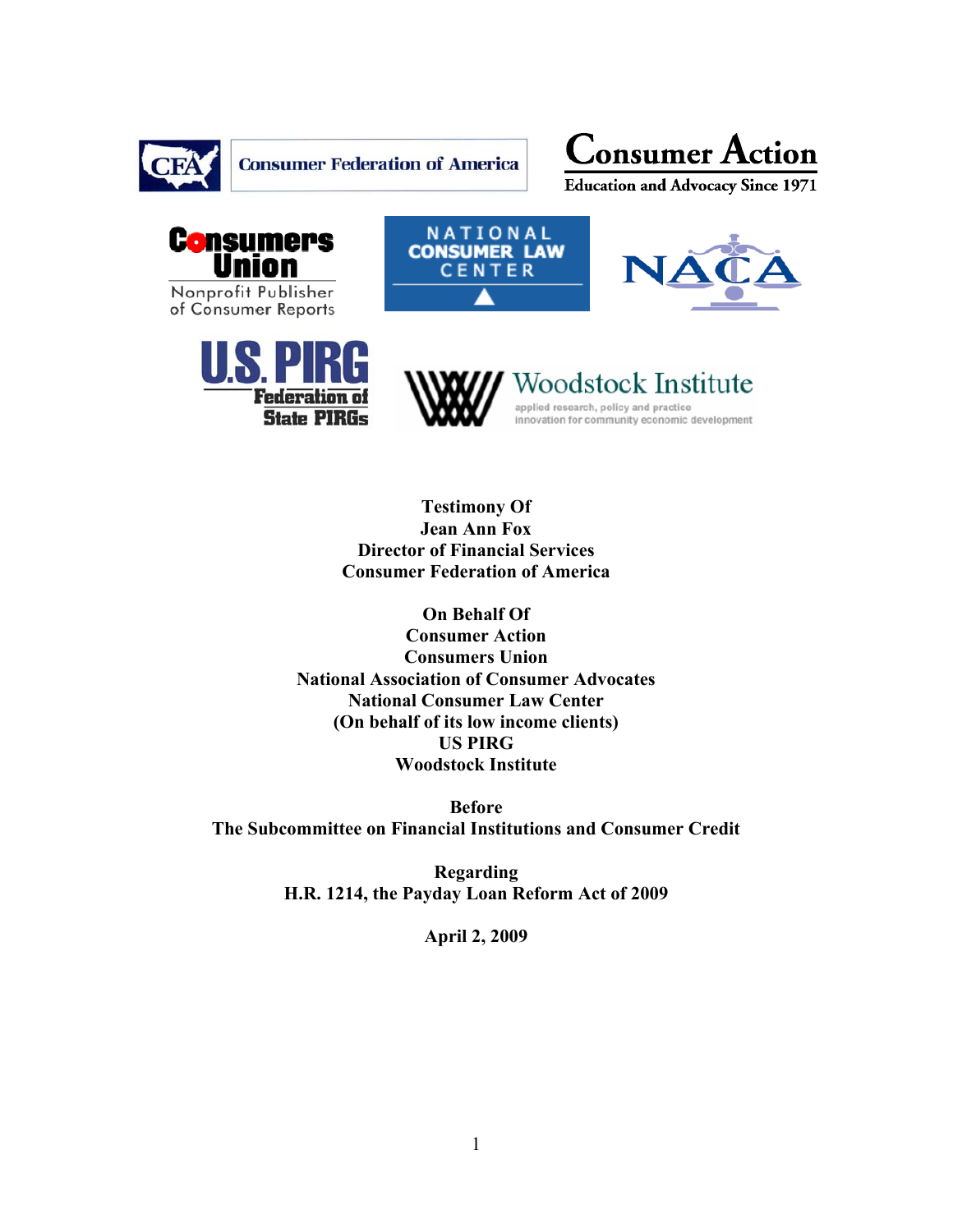Chairman Gutierrez, Ranking Member Hensarling, and members of the Subcommittee, I appreciate the opportunity to offer our comments on payday lending and on H.R. 1214, the Payday Loan Reform Act of 2009. I am testifying today on behalf of the Consumer Federation of America,<sup>1</sup> as well as Consumer Action,<sup>2</sup> Consumers Union,<sup>3</sup> National Association of Consumer Advocates,<sup>4</sup> National Consumer Law Center (on behalf of its low-income clients),<sup>5</sup> USPIRG, $6$  and the Woodstock Institute.<sup>7</sup>

We appreciate your interest in protecting consumers from predatory payday lending and the debt trap that results from offering small loans at extremely high rates secured by direct access to the borrower's bank account. American consumers are paying billions in usurious rates for loans that undermine scarce family resources, risk bank account ownership, and compound cashstrapped consumers' financial problems. We agree that payday lending and other similar products should be reformed. However we respectfully disagree with the methods used in H.R. 1214.

We oppose enacting legislation to sanction a predatory credit product that traps cash-strapped American families in a debt cycle of repeat borrowing. Congress outlawed these loans for Service members and their families in 2006 and should extend the same protections to all Americans. As American families struggle to make ends meet, protections against extremely expensive loans, unaffordable repayment terms, and loss of control of bank accounts are more important than ever. H.R. 1214 does not provide the protections that American consumers need or want.

H.R. 1214 authorizes single payment loans at 391 percent annual percentage rate (APR) or higher for shorter term loans. H.R. 1214 provides Congressional approval to the hazards of lending based on soliciting consumers to write unfunded checks held for future deposit or requiring consumers to sign over electronic access to their bank accounts. While the rate cap

<sup>&</sup>lt;sup>1</sup> The **Consumer Federation of America** is a nonprofit association of over 280 pro-consumer groups, founded in 1968 to advance consumers' interests through advocacy and education. 2 **Consumer Action**, founded in 1971, is a San Francisco based nonprofit education and advocacy organization with

offices in Los Angeles and Washington, DC.

<sup>3</sup>**Consumers Union** is a nonprofit membership organization chartered in 1936 under the laws of the state of New York to provide consumers with information, education and counsel about good, services, health and personal finance, and to initiate and cooperate with individual and group efforts to maintain and enhance the quality of life for consumers.

<sup>&</sup>lt;sup>4</sup> The **National Association of Consumer Advocates (NACA)** is a non-profit corporation whose members are private and public sector attorneys, legal services attorneys, law professors, and law students, whose primary focus involves the protection and representation of consumers. NACA's mission is to promote justice for all consumers.

<sup>&</sup>lt;sup>5</sup> The **National Consumer Law Center (NCLC)** is a non-profit corporation, founded in 1969, specializing in lowincome consumer issues, with an emphasis on consumer credit. On a daily basis, NCLC provides legal and technical consulting and assistance on consumer law issues to legal services, government, and private attorneys representing low-income consumers across the country.

<sup>&</sup>lt;sup>6</sup> The **U.S. Public Interest Research Group (USPIRG)** serves as the federation of and federal advocacy office for the state PIRGs, which are non-profit, non-partisan public interest advocacy groups that take on powerful interests on behalf of their members.

<sup>7</sup> The **Woodstock Institute** is a Chicago-based policy and advocacy nonprofit that works locally, nationally, and internationally to promote community reinvestment and economic development in lower income and minority communities.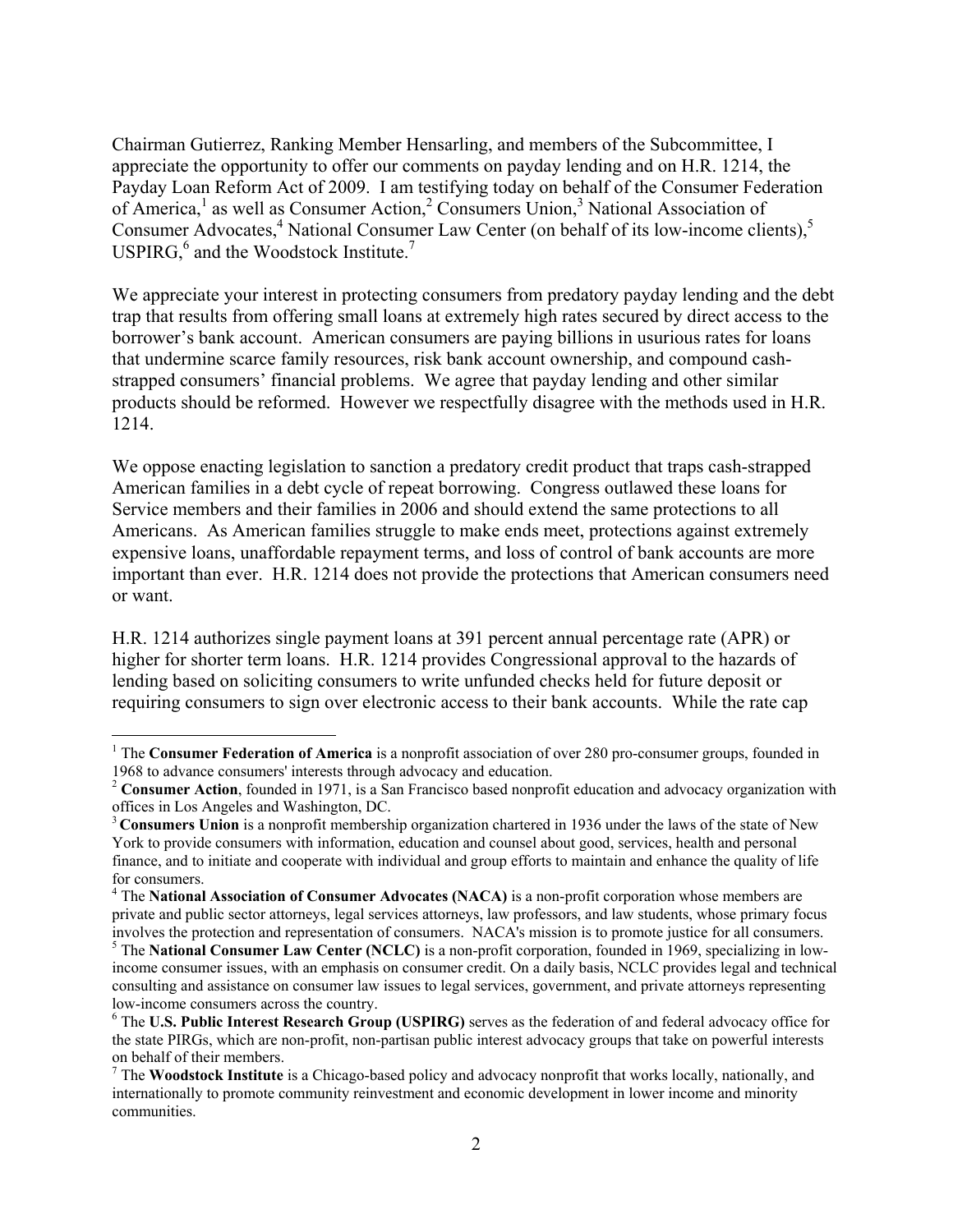authorized by this bill does not preempt lower state caps, Congressional approval of triple-digit lending will undercut reform efforts in the states. The protections against the payday loan debt trap provided by this bill have proven ineffective in states that have tried them. The H.R. 1214 definition of payday loan creditors and payday loan products is so narrowly drafted that its provisions will be easily evaded. For example, most payday lending in Illinois will not be impacted by this legislation.

This legislation authorizes a predatory loan model that is the norm for state payday loan regimes and fails to provide substantial new protections in the states where payday lenders now operate under safe harbor carve-outs from state usury or small loan laws. Arizona voters rejected this same rate cap and repayment plan when they voted overwhelmingly to reject Prop 200 at the polls in November, despite the payday loan industry's expenditure of about \$15 million. They understood that this is "no reform at all."

Enacting H.R. 1214 will slow the wave of reform at the state level which has been picking up momentum following Congressional action to protect Service members and their families from predatory payday lending. Key states, such as Ohio, have rejected 391 percent APR loans in favor of the state's traditional small loan cap. Congressional approval of balloon payment loans secured by unfunded checks at triple digit rates will undermine state reform efforts.

Instead of authorizing payday loans at 391 percent APR, we urge this Subcommittee to support Representative Jackie Speier's H.R. 1608 to cap the total cost of all forms of credit at 36 percent FAIR rate and to substitute the provisions of Representative Gutierrez' 2007 legislation, H.R. 2871, to provide real protections against unsafe banking practices fostered by payday lending.

# **Introduction to Payday Loans**

# Origins of Payday Lending

Payday lending has its roots in the long-illegal practice of "wage lending" or "salary buying," in the late 1800s. In those days, wage lenders would lend money in exchange for borrowers relinquishing their right to collect a certain portion of their future wages. A typical borrower might receive \$5 on a Monday in return for promising to pay the lender back \$6 on Friday.<sup>8</sup> This 20 percent fee on a one-week loan translated to triple-digit annual interest rates well in excess of states' interest rate caps on small loans.

Wage buyers argued that they were not subject to these caps because they were purchasing future wages at a discount in return for the immediate "sale" of the borrower's next paycheck – in other words, charging a fee for a service as opposed to originating a loan. Similar to today's payday borrowers, workers assigning their future wages often could not pay back the entire loan amount when due, and instead had to roll over their debt repeatedly.

States put an end to these lending practices in the early and mid 1900s by enacting strong regulations for small loans with annual interest rate caps ranging from 24 to 42 percent. These

 8 Christopher Peterson, *Taming the Sharks: Towards a Cure for the High Cost Credit Market*. University of Akron Press (2004).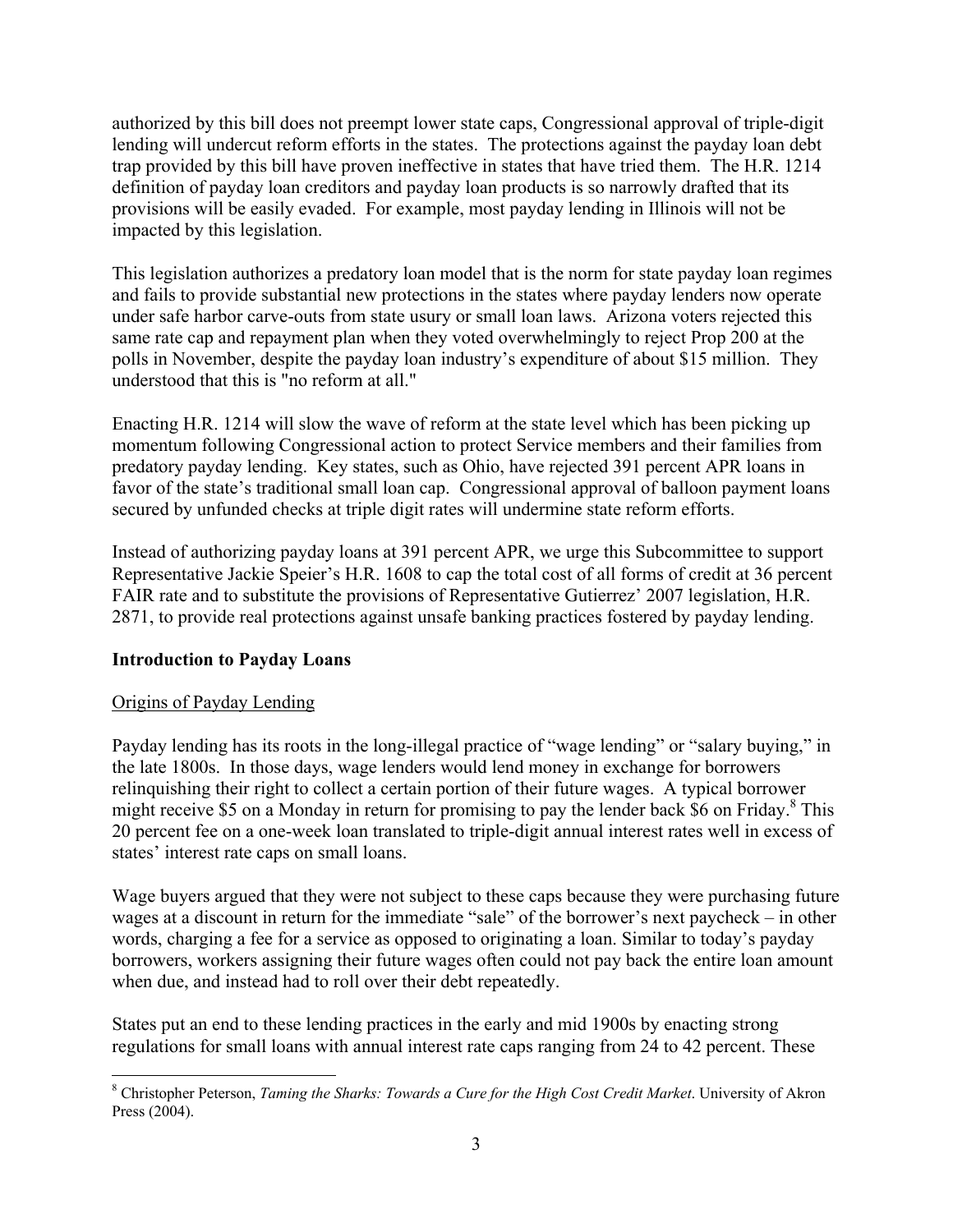usury caps largely remain in place for consumer lending, with a median rate of 36 percent among all states.<sup>9</sup> Payday lending reemerged in the 1990's as lenders sought and won safe harbor legislation in some states. $^{10}$ 

#### Payday Loan Product and Industry

Payday loans are short-term cash loans based on personal checks held for future deposit or on electronic access to the borrower's bank account, depending on the terms of state laws. Borrowers write a personal check for the amount borrowed plus the finance charge and receive cash. Lenders hold checks until the next payday when loans and the finance charge must be paid in one lump sum, with a single paycheck. To pay a loan, borrowers can redeem the check for cash, allow the check to be deposited, or pay the finance charge to roll the loan over for another pay period.

Payday loans range from \$100 to \$1,000, depending on state legal maximums. The typical loan term is about two-weeks. The finance charge for a payday loan ranges from around \$15 per \$100 borrowed to \$30, resulting in annual interest rates from 391 percent to 782 percent for a two-week extension of credit. Payday loans are subject to Truth in Lending requirements, per court decisions and a Federal Reserve Board ruling in 2000.<sup>11</sup>

In order to obtain a payday loan, a borrower merely has to have an open bank account, a source of income from a job or public benefits such as Social Security, and a valid form of identification. Lenders do not determine if a borrower can afford to repay the loan. Lenders do not use conventional credit checks, but use specialized credit reporting services that track the subprime market. While failing to repay is typically reported to mainstream credit reporting services, successful repayment of a payday loan does not improve a consumer's credit score.

Payday loans are made by payday loan stores, check cashers, pawn shops and some rent-to-own outlets. They are also marketed via toll-free telephone numbers and over the Internet. By the end of 2007, industry analysts reported about 23,600 payday loan outlets plus a growing online loan market in the United States. Stephens Inc. reported combined store and online annual loan volume of \$50.7 billion, with \$8.6 billion in loan fees paid by consumers.<sup>12</sup> The Center for Responsible Lending estimates that 19 million borrowers take out payday loans during a year.<sup>13</sup>

Payday lending at triple-digit rates is authorized by state laws or regulations in thirty-four states and is permitted for licensed lenders with no rate cap in Wisconsin. Fifteen states and the

 $9^9$  For a comprehensive discussion on the history of usury laws in the United States and their impact on small loans, see Christopher L. Peterson, *Usury Law, Payday Loans, and Statutory Sleight of Hand: Salience Distortion in American Credit Pricing Limits*, Minnesota Law Review (forthcoming Winter 2008) and Lynn Drysdale & Kathleen Keest, *The Two-Tiered Consumer Financial Services Marketplace: The Fringe Banking System and its Challenge to* 

<sup>&</sup>lt;sup>10</sup> Jean Ann Fox, "The Growth of Legal Loan Sharking: A Report on the Payday Loan Industry," Consumer Federation of America, November 1998.

<sup>&</sup>lt;sup>11</sup> Federal Reserve Board, Official Staff Commentary § 226.2(a)(14)-2, issued March 24, 2000.<br><sup>12</sup> Stephens Inc., Payday Loan Industry Report, April 17, 2008, page 34.

<sup>&</sup>lt;sup>13</sup> Center for Responsible Lending, "Quick Reform Could Plug \$5 Billion Hole in Worker Wallets," Issue Brief, January 2009.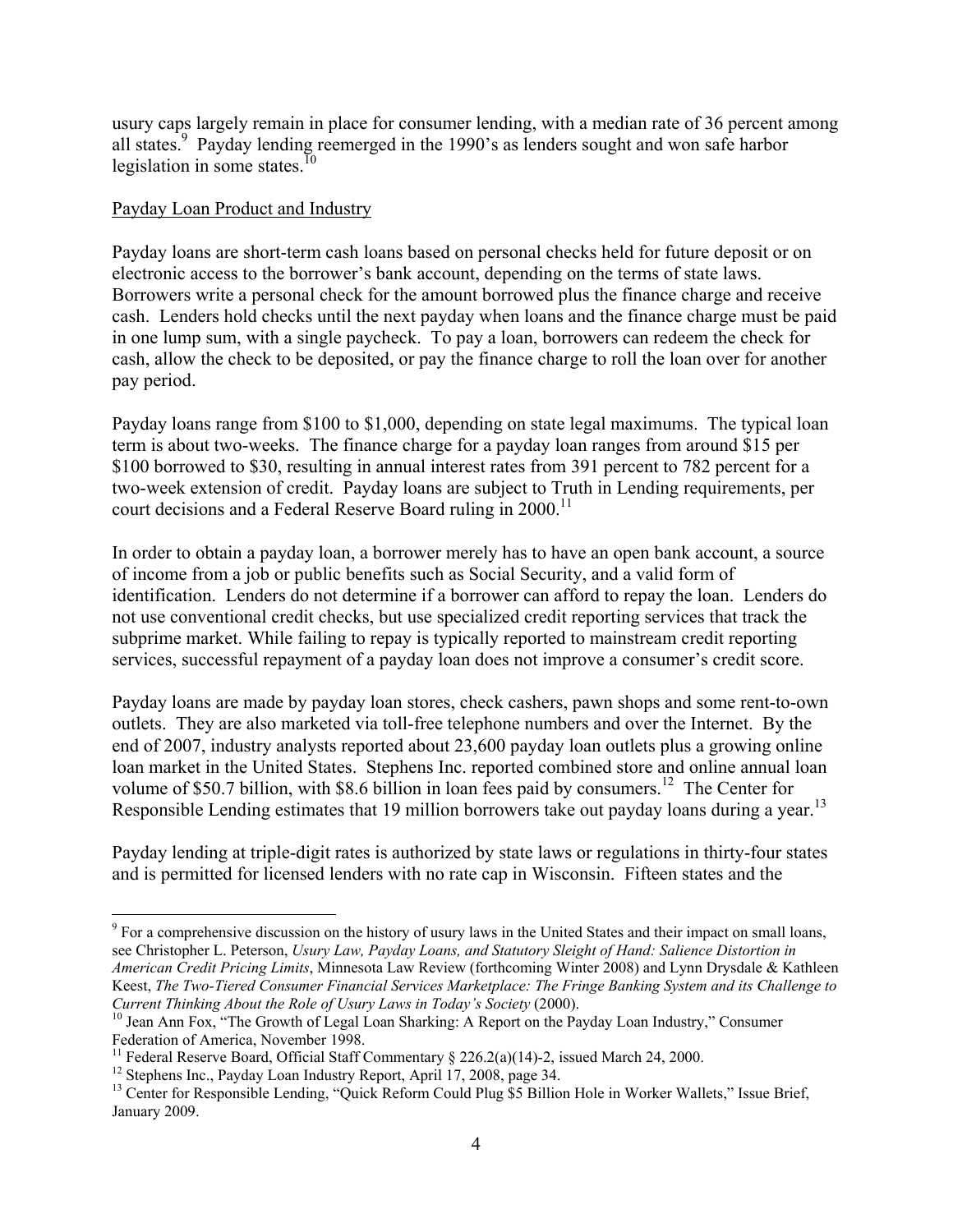District of Columbia do not authorize these extremely expensive or single pay period loans secured by personal checks. Twenty-nine payday loan states set rate caps, albeit very high caps, while six do not. (See Appendix A.)

#### Payday Loans Disproportionately Target Vulnerable Consumers

The Federal Reserve Board's Survey of Consumer Finances (SCF) conducted in 2007 and released earlier this year provides a portrait of families who acknowledged using a payday loan in the prior year compared to families who did not use these loans. The findings, issued as a report by the Center for American Progress, are consistent with earlier research.<sup>14</sup> Payday loan users tend to have less income, lower wealth, fewer assets, and less debt than families without payday loans. They are more likely to be minorities, single female head of household, and younger than non-payday loan users. These borrowers have less education than consumers who do not use payday loans and are much less likely to own their own homes. While nearly half of families who did not use payday loans described themselves as "savers," only one-quarter of payday loan users say they are savers.15

These findings confirm earlier research and regulator data which demonstrate that minorities, lower-income, and otherwise vulnerable families are the consumers most likely to be paying triple digit interest rates for single payment loans based on unfunded checks held by a payday lender. (For more demographic information on payday borrowers, see Appendix B.)

# **The Problem with Payday Lending**

 $\overline{a}$ 

While payday loans are advertised as a way to deal with an occasional financial emergency, most borrowers find themselves in long-term, high-cost debt traps. This is because the predatory structure<sup>16</sup> of the payday lending business model sets these borrowers up for failure.

The fundamental problems with the payday loan product which result in borrowers being trapped in long-term debt include: (1) the high annual percentage rate on these loans; (2) the short time period in which a borrower has to repay the debt in one balloon payment; (3) the holding of a check or access the borrower's bank account as collateral; and (4) a lack of consideration of the borrower's true ability to repay. These are discussed in greater detail below.

<sup>&</sup>lt;sup>14</sup> Amanda Logan and Christian E. Weller, "EZ Payday Loans: Who Borrows From Payday Lenders? An Analysis of Newly Available Data," Center for American Progress, March 2009, summary of findings at page 1.

<sup>&</sup>lt;sup>15</sup> This is consistent with research from CFA which finds that a family earning \$25,000 per year and no savings is eight times as likely to take out a payday loan in a year than the same income family with at least \$500 in emergency savings.

<sup>&</sup>lt;sup>16</sup> FDIC's Office of the Inspector General (OIG), Challenges and FDIC Efforts Related to Predatory Lending, Audit Report No. 06-011, June 2006. "Characteristics potentially associated with predatory lending include, but are not limited to, (1) abusive collection practices, (2) balloon payments with unrealistic repayment terms, (3) equity stripping associated with repeated refinancing and excessive fees, and (4) excessive interest rates that may involve steering a borrower to a higher-cost loan." Payday lending is listed as an example. "Payday Loans are small-dollar, unsecured, short-term advances that have high fees relative to the size of the loan. When used frequently or for long periods, the total costs can rapidly exceed the amount borrowed."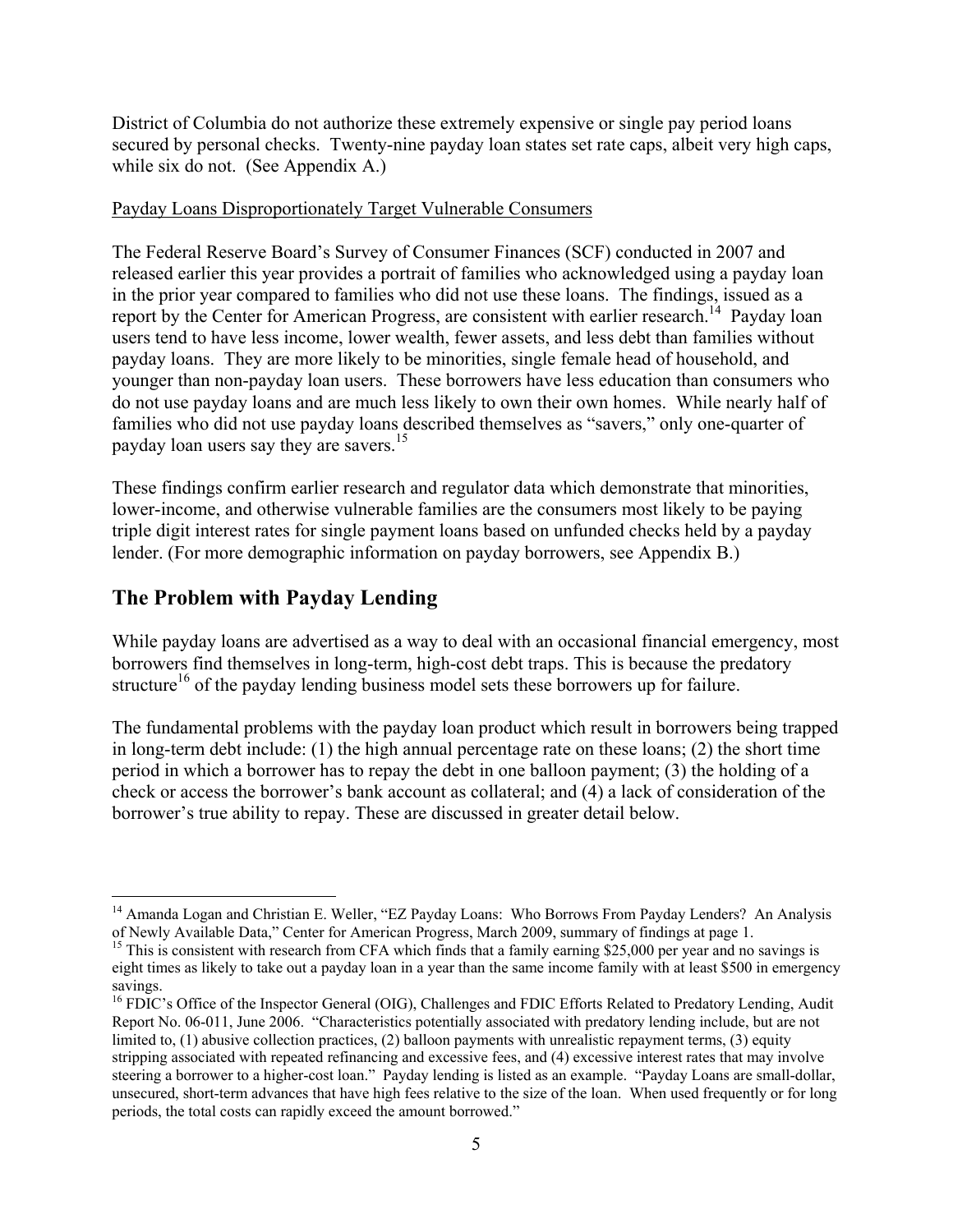#### 1. High Annual Percentage Rate (APR)

APR is a function of (1) the fee or interest charged on a loan and (2) the time a borrower has to repay their debt. Since payday loans have a relatively high fee and must be paid back within a short period of time, the APR on the typical two-week loan is about 400 percent.

#### 2. Short Loan Term

When a borrower takes a payday loan, they must pay back the entire amount, plus a fee, on their next payday. The vast majority of borrowers will pay back their loan when due because it is the first thing they pay with their paycheck. Borrowers also want to avoid a "bounced" check and the resulting fees. The problem is that this does not leave them enough money to pay for rent, food, or other bills if they do not immediately get another payday loan.

The table below illustrates how a payday borrower earning \$35,000 a year would be hard pressed to pay back the typical \$300 loan, plus its \$45 fee, in just one pay period. Even if the payday loan came with *no* finance charge, a borrower earning \$35,000 a year cannot afford to repay the typical payday loan in a single payment on his or her next payday.

The payday lending two-week loan term traps borrowers in a repeat borrowing cycle, no matter what fee is charged.

|                                                                                                                                                     | <b>Cost of Two-Week Payday Loan</b> |               |    |                |    |                |
|-----------------------------------------------------------------------------------------------------------------------------------------------------|-------------------------------------|---------------|----|----------------|----|----------------|
|                                                                                                                                                     |                                     | \$0 per \$100 |    | \$15 per \$100 |    | \$20 per \$100 |
|                                                                                                                                                     |                                     | (free loan)   |    | (391% APR)     |    | (521% APR)     |
| Income and Taxes                                                                                                                                    |                                     |               |    |                |    |                |
| Income per half-month pay period                                                                                                                    | \$                                  | 1,458.33      | \$ | 1,458.33       | \$ | 1,458.33       |
| Taxes                                                                                                                                               | \$                                  | 17.79         | \$ | 17.79          | \$ | 17.79          |
| Social Security                                                                                                                                     | \$                                  | 96.33         | \$ | 96.33          | \$ | 96.33          |
| Income after tax                                                                                                                                    | \$                                  | 1,344.21      |    | \$1,344.21     | \$ | 1,344.21       |
|                                                                                                                                                     |                                     |               |    |                |    |                |
| Payday loan payment due on \$300 loan                                                                                                               |                                     | \$300         |    | \$345          |    | \$360          |
| Paycheck remaining after paying back                                                                                                                |                                     |               |    |                |    |                |
| payday loan                                                                                                                                         |                                     | 1044.21<br>\$ | \$ | 999.21         | \$ | 984.21         |
|                                                                                                                                                     |                                     |               |    |                |    |                |
| Household Expenditures per 2 week period                                                                                                            |                                     |               |    |                |    |                |
| Food                                                                                                                                                | \$                                  | 193.54        | \$ | 193.54         | \$ | 193.54         |
| Housing                                                                                                                                             | \$                                  | 516.21        | \$ | 516.21         | \$ | 516.21         |
| <b>Utilities</b>                                                                                                                                    | \$                                  | 128.00        | \$ | 128.00         | \$ | 128.00         |
| Transportation                                                                                                                                      | \$                                  | 165.42        | \$ | 165.42         | \$ | 165.42         |
| Healthcare                                                                                                                                          | \$                                  | 103.88        | \$ | 103.88         | \$ | 103.88         |
| <b>Total Essential Expenditures</b>                                                                                                                 | \$                                  | 1,107.04      |    | \$1,107.04     | \$ | 1,107.04       |
|                                                                                                                                                     |                                     |               |    |                |    |                |
| Money from paycheck remaining (deficit)<br>Seuros: 2007 Congumer Europeliture Survey, Durosu of Labor Statistics, households coming \$20,000,20,000 | \$                                  | (62.83)       | \$ | (107.83)       | \$ | (122.83)       |

Source: 2007 Consumer Expenditure Survey, Bureau of Labor Statistics, households earning \$30,000-39,999 annually

This example is of a borrower earning \$35,000 a year, and excludes other costs such as childcare, clothing, etc. which are likely applicable to many payday borrowers.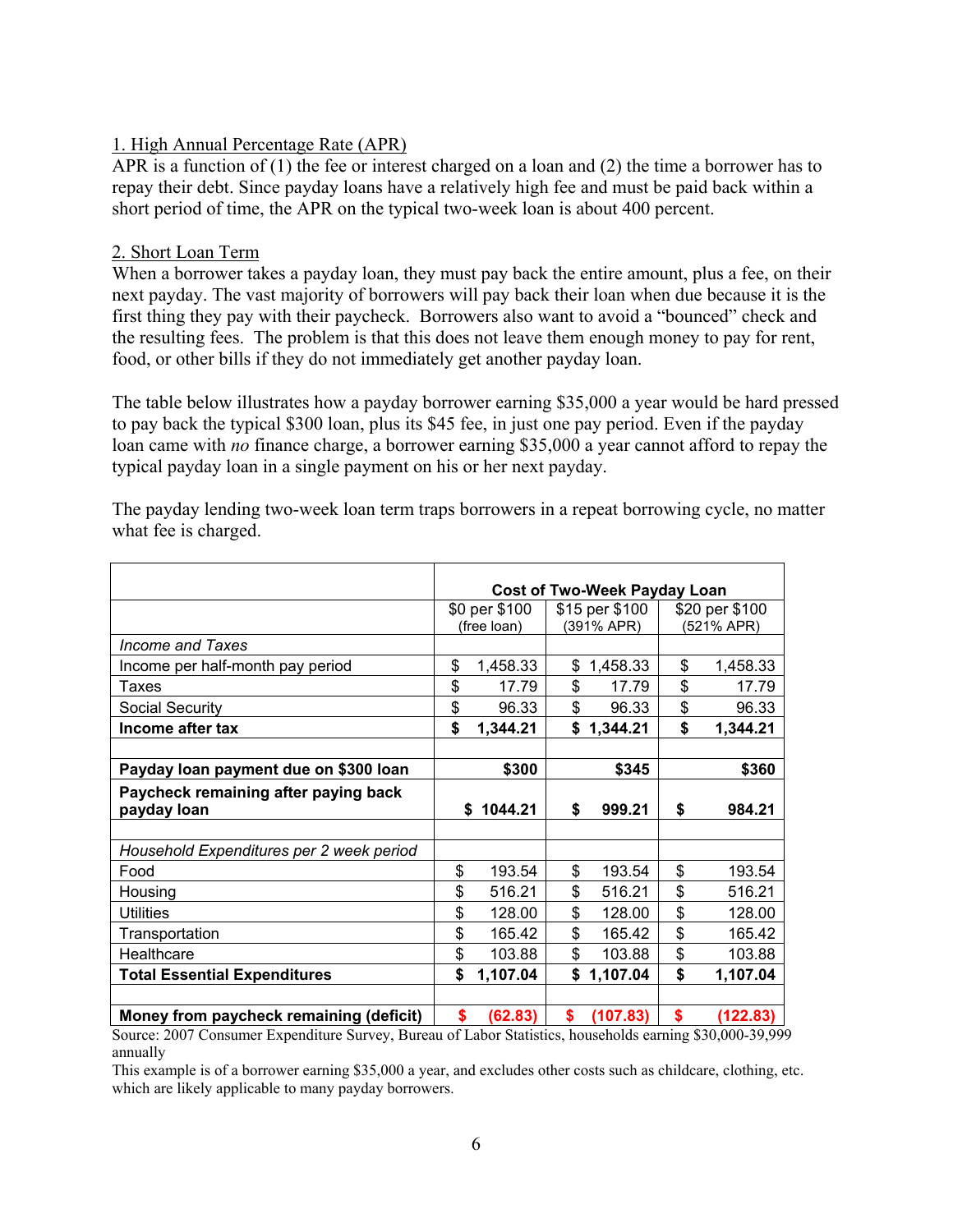# 3. Check Holding or Account Access

For most store-front lending, consumers are required to write a personal check for the amount of the loan plus the finance charge payable to the lender on the borrower's next payday. At the time the check is written, borrowers do not have sufficient funds on deposit to cover the check, but hope that on payday they will be able to cover the check.

Check holding makes the lender the first priority for payment out of the borrower's next paycheck. Failure to repay results in bounced check fees from the payday lender and the borrower's bank. It also results in a negative report to credit reporting services used by banks and retailers in deciding whether to accept payment by check or to open an account. Consumers can lose their check-writing privileges at retailers or become black-listed on ChexSystems, unable to open a new bank account due to bounced checks triggered by payday lending.

Check holding also fosters coercive collection tactics when lenders threaten criminal sanctions for failure to "make good" on the check used to secure the loan.<sup>17</sup>

Payday lenders who use debit authorization as security for a loan and as the payment method for a loan get direct access to the borrower's bank account when pay or benefits are deposited on payday. As soon as funds are deposited, the payday lender can withdraw payment. Repeat presentment of the check or debit for payment can trigger multiple NSF fees for consumers with low balances.

Loans based on writing unfunded checks have an adverse effect on consumers' bank account ownership. Recent research by Harvard Business School found that access to payday loans is associated with higher numbers of involuntary account closures where a bank closes a customer's account because it has been repeatedly overdrawn.<sup>18</sup>

#### 4. No Consideration of Ability to Repay

Payday lenders do not consider any of a borrower's outstanding debt payments or other obligations.

# **Adverse Impacts for Payday Borrowers**

 $\overline{a}$ 

These predatory elements of payday loans cause borrowers to take out one loan after another, without being able to fully retire their debt. The average payday borrower takes out nine loans a year and these loans tend to be taken on a consecutive basis, with more than one transaction per month.

Getting stuck in a pattern of repeat borrowing, where a person takes out a loan each pay period, can adversely impact their finances in myriad ways. In most cases, a payday borrower is worse off than if they had never taken that first payday loan. Independent academic research has shown

<sup>&</sup>lt;sup>17</sup> CFA Testimony, Federal Trade Commission Workshop on Fair Debt Collection Practices Act, June 20, 2007.

<sup>18</sup> Dennis Campbell, Asis Martinez Jerez, and Peter Tufano (Harvard Business School). *Bouncing Out of the Banking System: An Empirical Analysis of Involuntary Bank Account Closures*. June 6, 2008. Available at: http://www.bos.frb.org/economic/eprg/conferences/payments2008/campbell\_jerez\_tufano.pdf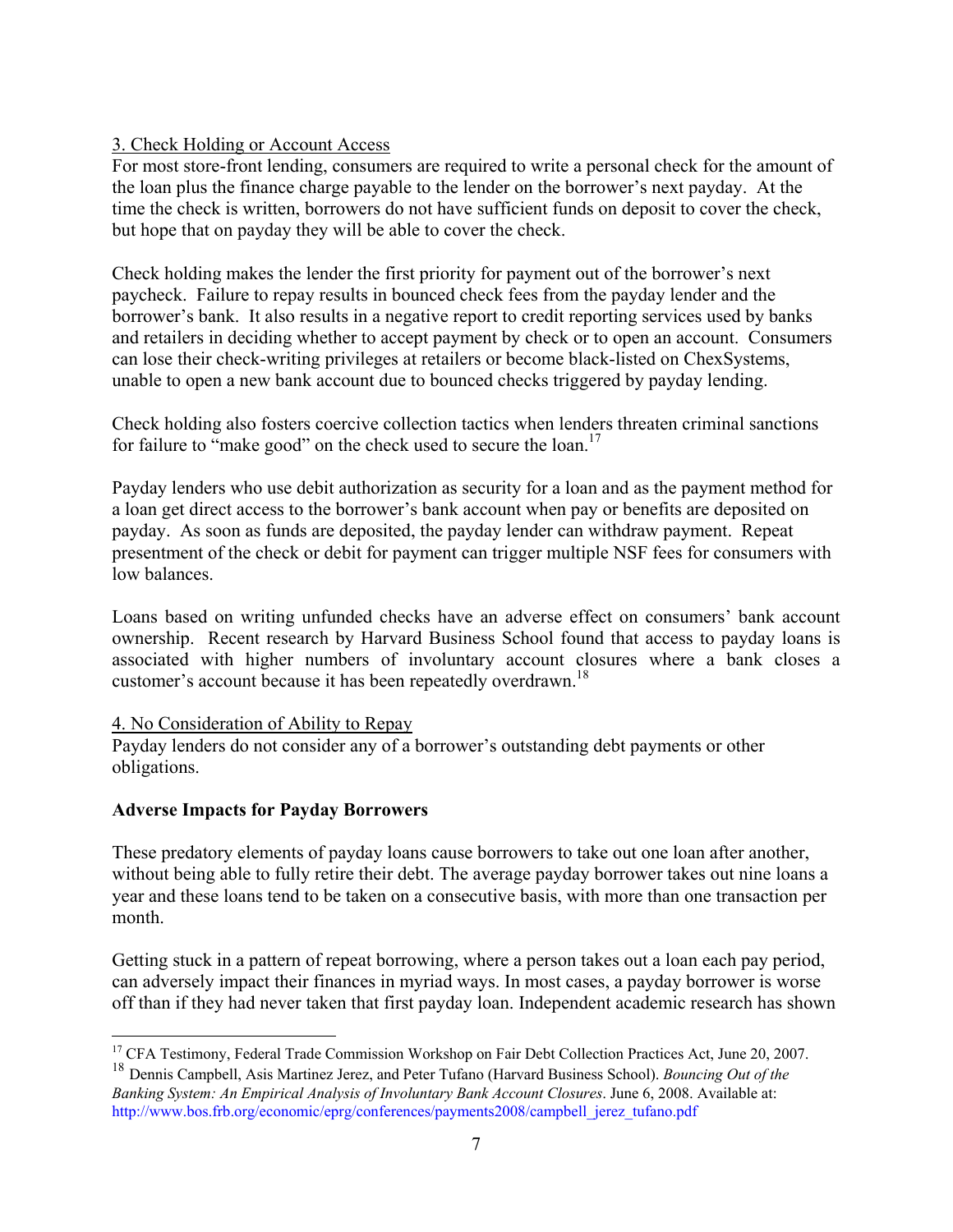that payday lending increases a borrower's chances of filing for bankruptcy, becoming delinquent on a credit card, having a hard time paying other bills, delaying medical care and prescription drug purchases, and losing their bank account. (For summaries of this research, see Appendix C.)

# **H.R. 1214 Does Not Protect Consumers from the Payday Lending Debt Trap**

Alarmed at the number of payday borrowers trapped in long-term debt, many states have tried to curb payday lending abuses while allowing the industry to continue to charge triple-digit APRs. Some of the provisions adopted include renewal bans, cooling-off periods, and extended payment plans. While these measures sound promising, lenders have found ways to evade the intent of these provisions and continue to trap borrowers in long-term debt.

# Fee Cap of Fifteen Cents Per Dollar Authorizes Triple-Digit Debt

For the typical two-week payday loan term, the fee authorized by H.R. 1214 translates to *391 percent APR*. For a one-week loan, loans would be authorized at *782 percent APR*. The news release announcing the bill states that consumers are currently subject to payday loans at interest rates from 261 percent to 913 percent annually, but fails to mention that H.R. 1214 will permit APRs of above 261 percent. Describing the costs allowed by the bill as pennies per dollar and not mentioning the very short loan period for payday loans can mislead people into believing that the bill sets a 15 percent annual interest rate cap.

H.R. 1214 has been characterized as providing stronger protection than twenty-three states now provide. Existing payday loan laws in 35 states result in loans that range from 235 percent to 1,955 percent or have no cap for a two week \$250 loan. For a \$250 two-week sample loan, twenty-three states permit loans at higher rates than H.R. 1214 permits, but, in most cases, not much higher. For example, H.R. 1214 permits 391 percent APR versus 396 percent in OK, 409 percent in NM, 460 percent in SC, 456 percent in AL, and 521 percent in  $CO<sup>19</sup>$  In addition, ten of these twenty-three states set no rate cap on installment loans, making it very likely that lenders would reformat their loans slightly to continue charging the same higher rates they charge now.

Competition does not drive down the cost of payday lending. Any cap becomes the standard price for this product. As a spokesman for a large publicly traded payday loan operation told investors, "Now I know part of the creep up in losses is probably – *although there's no price competition, there is probably an increased demand to get that first customer*. And I think maybe some of the companies – and we're part of that – have eased up our underwriting to get that first customer."20 (Emphasis added.) CFA surveys of payday loan outlets over the years have documented that most lenders charge the maximum rate permitted in the state.<sup>21</sup> By capping payday loans at 391 percent for a two-week loan, H.R. 1214 locks in extremely expensive rates for borrowers.

<sup>&</sup>lt;sup>19</sup> Consumers Union, National Consumer Law Center, and Consumer Federation of America, "50 State Small Loan Scorecard," August 2008, http://www.consumerfed.org/pdfs/small\_loan\_scorecard\_08.pdf <sup>20</sup> Q2 2007 Advance America, Cash Advance Centers Inc. Earnings Conference Call, July 26, 2007, quoting John

Hill.

<sup>&</sup>lt;sup>21</sup> CFA surveys posted at  $\frac{www.paydayloaninfo.org}{www.paydayloaninfo.org}$  in Research and Reports section.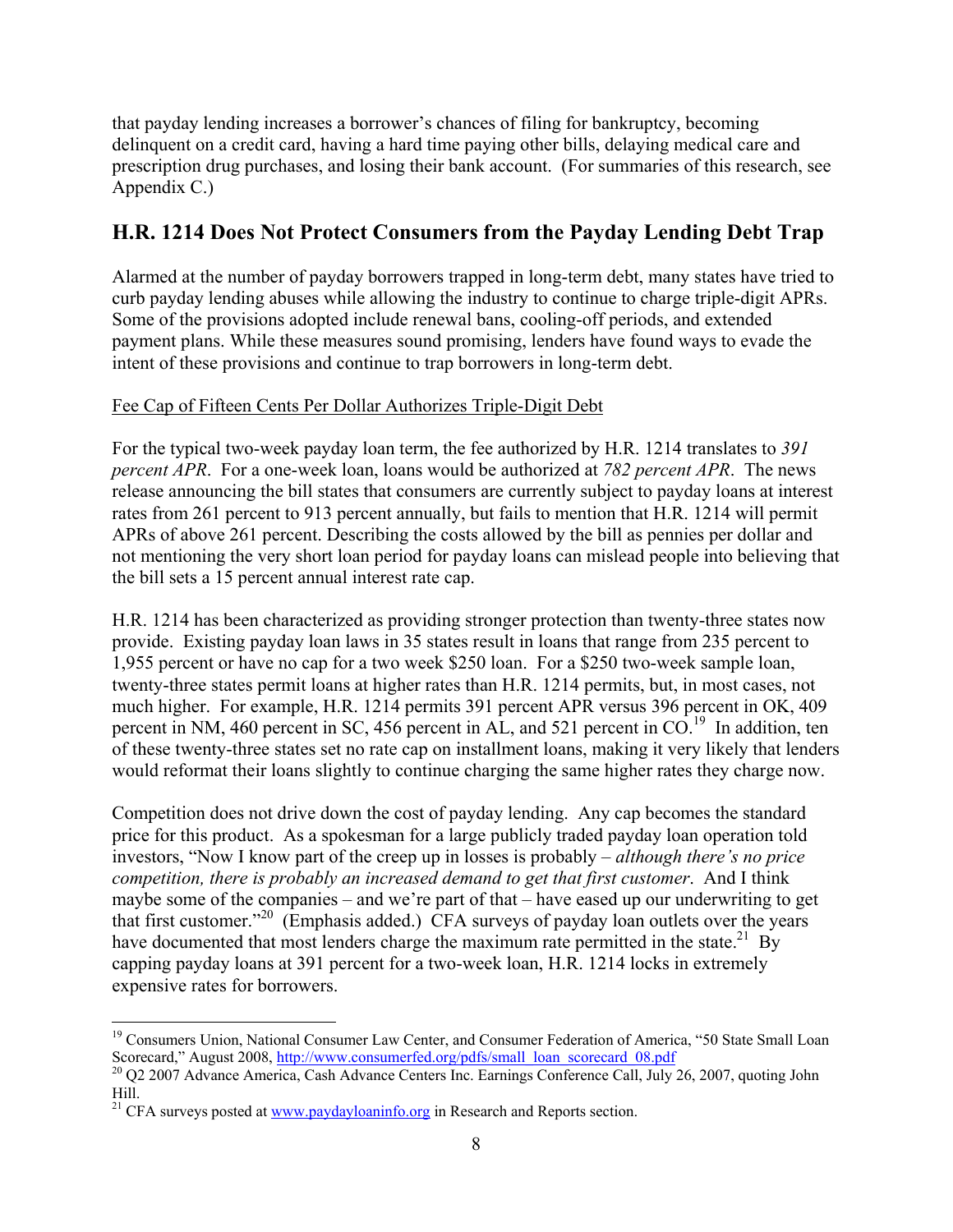# Narrow Definition of a Payday Loan Allows Lenders to Avoid Regulation Entirely

In addition to these problems, legislation targeting solely the payday loan product is entirely circumvented by payday lenders if they can tweak their product so that it does not meet the definition of a payday loan. HR 1214 includes numerous requirements that must be met in order for a payday loan to fall under its purview. For example, the payday loan must be offered as closed-end credit, it must be for no more than 91 days, must be secured by a personal check or account access, and the credit must be extended by the payday lender or their affiliate. Payday lenders can slightly alter their product to ensure that they do not fall under this definition of a "payday loan" in many states.

For example, a payday lender could offer an open-ended loan as has been attempted by payday and car title lenders in Kansas, Virginia, and Pennsylvania; offer a higher-priced installment loan as is currently done in Illinois<sup>22</sup> and New Mexico; or partner with an independent entity that provides the payday loan, as is done in Texas. In addition, at least one major payday lender<sup>23</sup> offers their product securing it through means other than a personal check, which would exempt them from H.R. 1214's regulations.

While some states have traditional small loan laws with an underlying rate cap, ten payday loan states<sup>24</sup> do not. It is unlikely that payday lending in any state lacking an underlying small loan rate cap would be subject to this legislation as currently drafted. Also if a state's law does not forbid lenders to broker loans through independent third parties, the legislation will also not have much impact. Definitional problems are discussed in more detail below.

# Definitions of "Creditor" and "Payday Loan" Open Loopholes Exploited by Lenders

H.R. 1214 Section (f)(2) defines a covered creditor as "a person who makes or offers payday loans and includes any affiliate of a creditor that offers or makes a payday loan, buys a whole or partial interest in a payday loan, arranges a payday loan for a third party, or acts as an agent for a third party in making a payday loan, regardless of whether approval, acceptance, or ratification by the third party is necessary to create a legal obligation for the third party; and any other person or entity that is engaged in a transaction that is in substance a disguised payday loan or a subterfuge for the purpose of avoiding the requirements of this section."

Key features (italics) in the definition of covered payday loans in  $(f)(3)$  of the bill, include:

- a *closed-end* credit transaction, *unsecured* by personal property;
- *excludes* credit card transactions under *open end* credit plan;

<u>.</u>

 $^{22}$  In Illinois, payday lenders skirt the state's payday loan regulations by making five month installment loans. A \$500 loan carries a \$775 fee, equating to a  $403\%$  APR. Example on file with CFA.

<sup>&</sup>lt;sup>23</sup> Rent-A-Center Financial Services offers signature loans which mimic a payday loan's cost and term in 17 states. Instead of securing these loans with a personal check, applicants must provide five personal references and mortgage servicer or landlord contact information.

<sup>&</sup>lt;sup>24</sup> States without small loan rate caps include Delaware, Idaho, Illinois, Missouri, Montana, New Hampshire, New Mexico, South Dakota, Utah, and Wisconsin.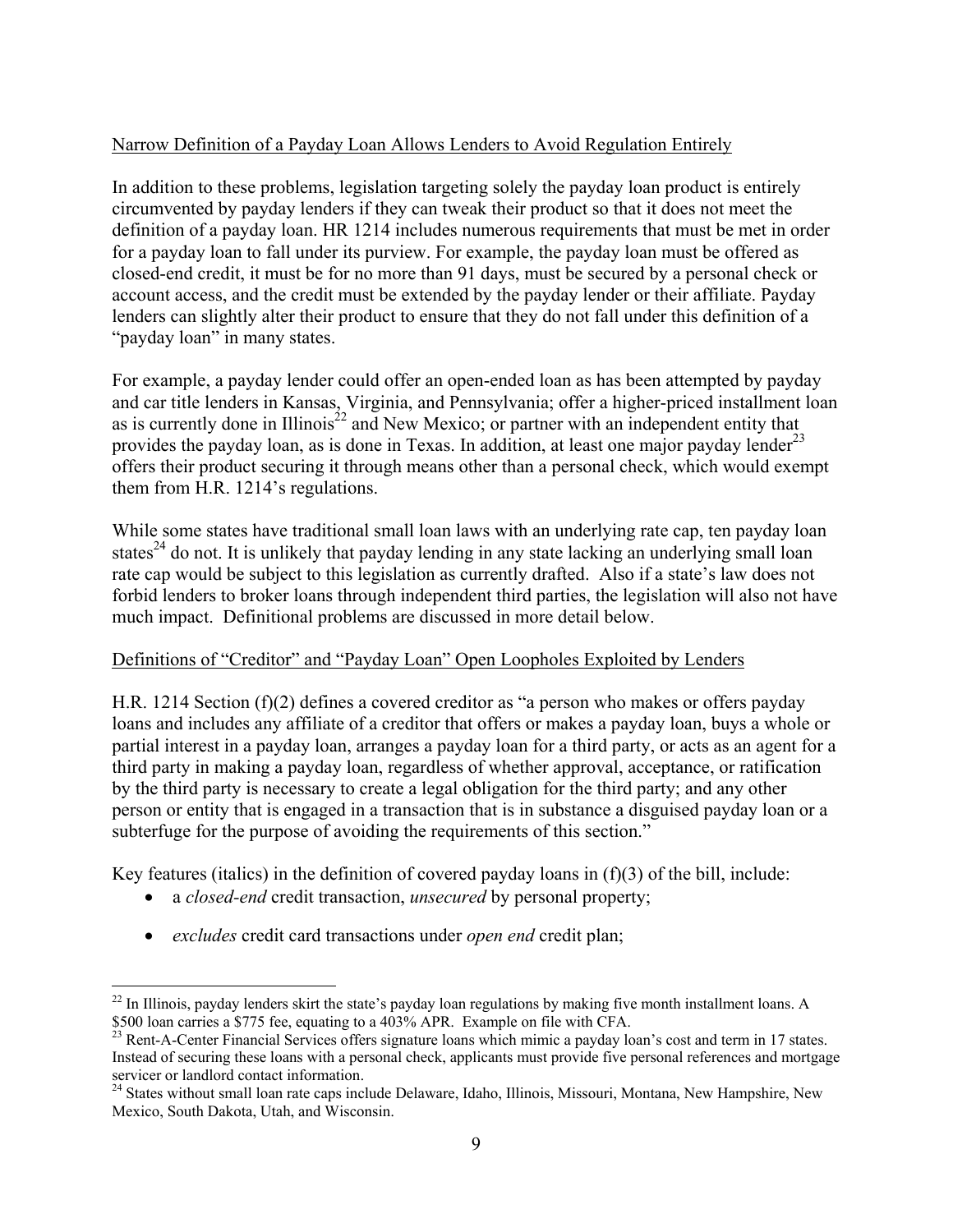- a term of *91 days* or less, *\$2,000* loan or less;
- finance charge exceeding 36 percent APR, in which the consumer gets funds from and incurs interest or a fee payable to the creditor; and
- the borrower provides a *check* or other payment instrument to the creditor who agrees not to deposit or present the check for payment for more than *one day* or authorizes the creditor to initiate a *debit* or *debits* to the borrower's bank account by electronic fund transfer or *remotely created check* after 1 or more days.

The following forms of payday lending would not be subject to this law due to the definition of a creditor and/or a payday loan in H.R. 1214.

*Open end* payday loans, such as those used by major companies in Virginia,<sup>25</sup> by payday lenders attempting to circumvent a similar definition in the Military Lending Act, $^{26}$  and by companies that attempted to circumvent laws in Pennsylvania<sup>27</sup> and New Hampshire.<sup>28</sup> In states that permit open end credit to be offered by non-bank lenders, payday lenders would be likely to use this definitional loophole to avoid the provisions of H.R. 1214.

Payday loans made by *credit services organizations*, including almost all payday lending in Texas, would be likely to fall outside the bill's definition of a covered creditor. By operating as credit services organizations (CSO), payday lenders claim to be independent third-parties that, for a high fee charged to the borrower, arrange and guarantee loans between borrowers and unaffiliated lenders. H.R. 1214 defines "creditor" as the person who "makes or offers a payday loan" or "an affiliate of a creditor" that "offers or makes a payday loan...arranges a payday loan, or acts as an agent for a third party." Under the current CSO scheme in Texas, payday companies operating as credit services organizations may not meet the definition of a creditor as defined in this act because they purport to be an independent third-party, not an affiliate of the lender actually making the loan. It is also questionable whether the products offered by a CSO would fall within the definition of a payday loan in this bill. In Texas, there is no maximum loan amount, and publicly traded CSOs report that the lenders allow loans up to \$3,000. While CSOs include their unregulated fees for purposes of disclosing a finance charge under Truth in Lending, we would expect CSOs to find creative ways to continue avoiding Texas law and to avoid any rate cap in this legislation if enacted.

<sup>&</sup>lt;sup>25</sup> Example: An Advance America "Revolving Credit Agreement" for credit extended December 3, 2008 in Richmond, VA disclosed a 365 percent APR for loans with ACH Authorization and 456 percent without ACH Authorization for payment. Under the heading "Security Interest," the contract states: "Any ACH Authorization you may have signed in connection with this Revolving Credit Agreement is collateral for this loan." Contract on file with CFA.

<sup>&</sup>lt;sup>26</sup> A Military Financial, Inc. "Rapid Cash" loan made just prior to the start of MLA rules to a Mayport, FL sailor cost 713.89% APR for a \$971 loan with \$698.32 in finance charges over four installment payments of \$417.33 each. As of October 1, 2007 Military Financial advertised a "Rapid Cash Line of Credit" for up to 40% of monthly take home pay with no credit check and 99% approval.(Ad in *Navy Times*, p. 41, 12/24/07) Its FAQ web page states: "It is illegal to charge more than 36% for a closed end loan consumer loan (payday loans, title loans, etc.) A Rapid Line of Credit is not a closed end loan. It is a revolving line of credit that allows you to access the available funds in your account at any time." See www.militaryfinancial.com/Faq.aspx, visited 1/10/08.<br><sup>27</sup> PA COURT DECISION ON OPEN END AEA LOANS

<sup>&</sup>lt;sup>28</sup> NH BANKING COMMISSIONER RULING ON AEA OPEN END LOANS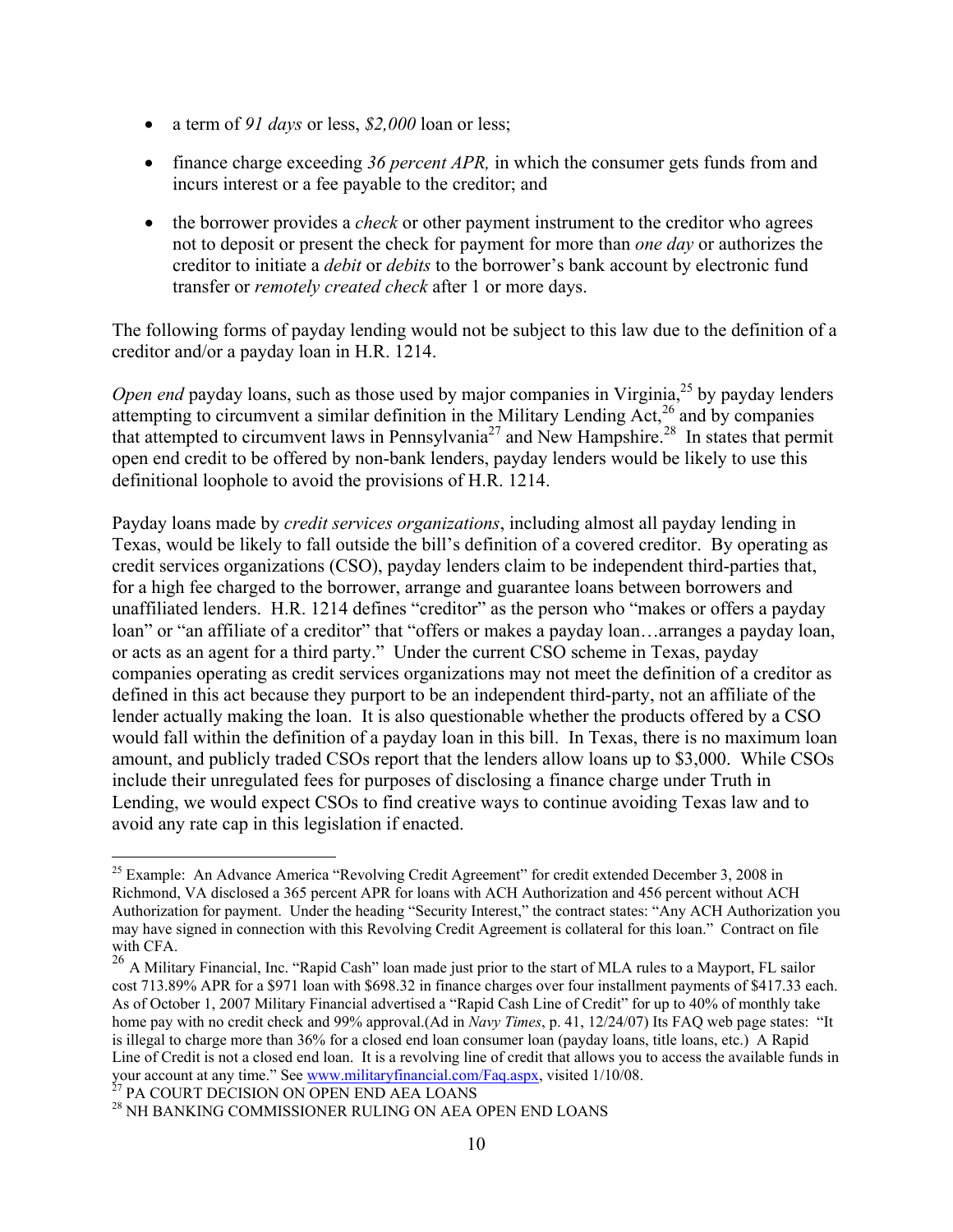"Installment" payday loans for longer than 91 days in duration would not come under H.R. 1214's definition of a payday loan. Most payday lenders in Illinois have morphed their single payment product into longer term loans (essentially building in loan flipping) to evade state limits on short term loans. Consumer advocates in Illinois report that 95 percent of "payday" lending" is now structured as installment loans covered by the Illinois Consumer Installment Loan Act, which has no rate cap. Illinois "installment" payday loans still cost over 400 percent APR. The Governor of Illinois wrote to members of the Department of Defense Authorization Conference Committee in 2006, describing the "aggressive battle" waged by payday lenders in Illinois to circumvent consumer protections. "As soon as we instituted new payday loan restrictions that limit interest rates and apply to loans with terms of up to 120 days, the industry began offering loans with terms of 121 days so they could resume charging interest rates of 500 percent or more."<sup>29</sup>

Consumers in states that do not have an installment small loan rate cap would not be "protected" by H.R. 1214's 391 percent APR cap on two week loans. Lenders in these states could simply convert their loans to longer term transactions to evade the 91 day definition of a covered loan. (States include DE, ID, IL, MO, MT, NH, NM, SD, UT, and WI.) $30$ 

#### Loan Security/Payment by Check Holding, Debit Authorization and Demand Drafts Unsafe

a) Loans based on unfunded checks held for future deposit.

Payday lenders require borrowers to write personal checks for the amount of the loan plus the finance charge as both security for the loan and as the payment device, encouraging unsafe use of bank accounts. Checks are part of the payment system, a substitute for cash, not an asset that should collateralize a loan. Severe laws meant to prevent check bouncing should not apply to people who simply fail to pay their debts. Borrowers do not have funds on deposit to cover the checks at the time they are written, a fact well known by lenders. This keeps these checks from being fraudulent "hot checks," but sets up a cascade of consequences when the borrower can't cover the check in full out of the next paycheck.

Loans based on check-holding create incentives for loan flipping and additional costs for borrowers. If the lender deposits the borrower's check on the due date and the borrower does not have sufficient funds to cover the debt, she will incur insufficient funds fees imposed by both the payday lender and the consumer's bank. When payday lending was legal in North Carolina, borrowers paid over \$2 million in NSF fees to payday lenders, in addition to any charges owed to their bank.<sup>31</sup> Virginia regulators reported that  $\overline{54,403}$  checks returned unpaid triggered \$228,718

 $\overline{a}$ <sup>29</sup> Press Release, Governor Rod Blagojevich, Illinois, "Governor Blagojevich calls on Congress to pass federal payday lending protections for Military Personnel," September 7, 2006.

<sup>&</sup>lt;sup>30</sup> Consumers Union, National Consumer Law Center, Consumer Federation of America, "50-State Small Dollar Loan Scorecard," August 2008, available at http://www.consumerfed.org/pdfs/small\_loan?scorecard\_08.pdf. 31 As reported in the 2000 Annual Report of the North Carolina Commissioner of Banks, the total amount of NSF

fees collected by payday lenders was \$2,000,844. This was the last year payday lenders were authorized to operate in North Carolina. The report is available at www.nccob.org/NR/rdonlyres/5F7F31CF-2645-4CD2-8EE1- EE349F9F6AE8/0/cccon00.pdf.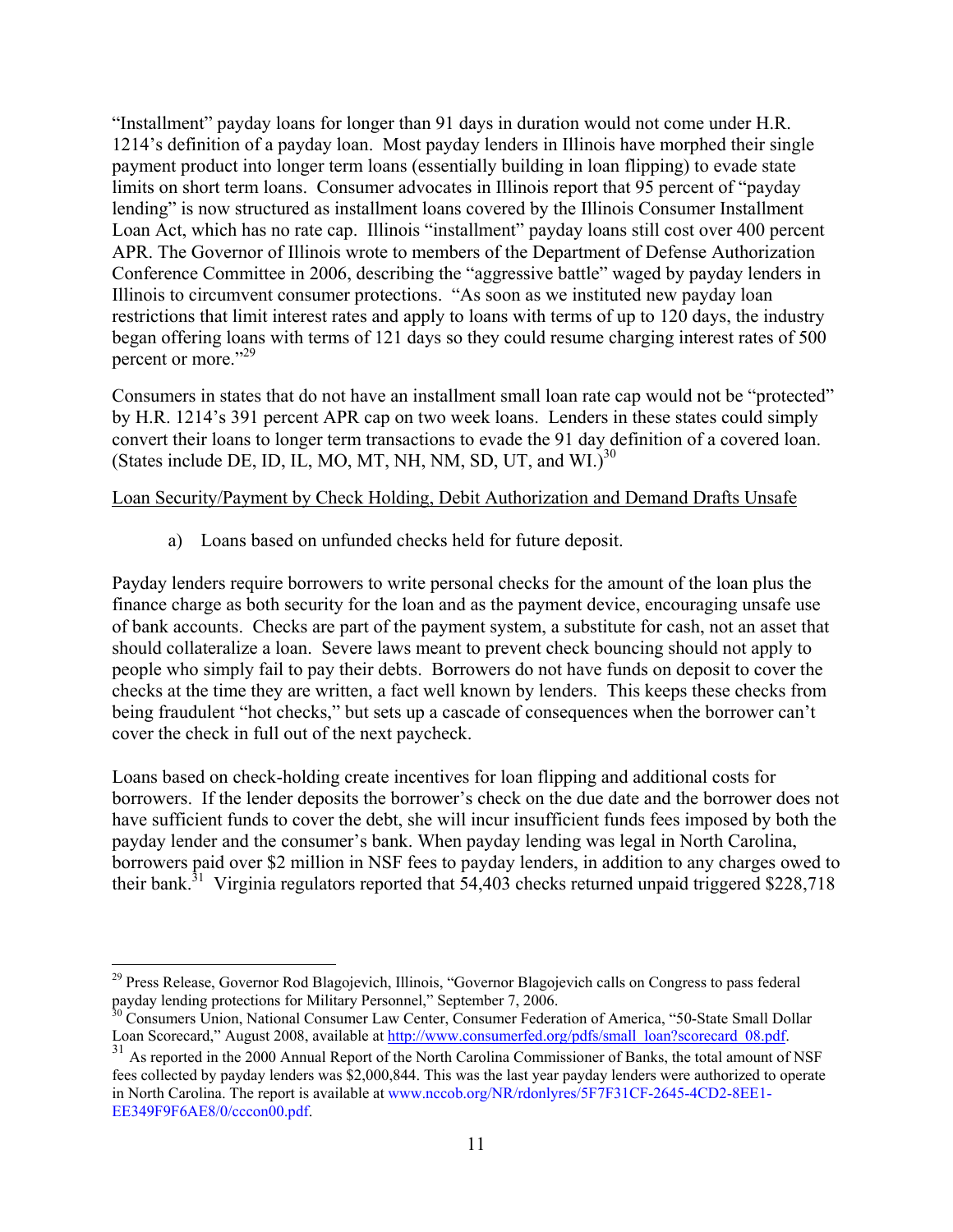in insufficient funds fees paid to payday lenders in  $2007<sup>32</sup>$  Consumers are strongly encouraged to renew loans to avoid double fees for a returned check.

Checks as security for loans give an advantage to the payday lender for debt collection. By holding the borrower's check, lenders get the ability to call the consumer's bank to check "funds availability." As soon as the bank tells the lender funds are available to cover the check, the lender goes to the bank to collect on the payday loan. Consumers who are juggling bill payment decisions lose all control over the timing for repaying a payday loan, since the lender can deposit the loan check at any time after the due date, precipitating NSF fees for other checks written. For example, the payday lender's decision about when to put through the check may cause the rent or mortgage check to bounce. Some lenders require multiple checks for a single loan, maximizing the number of NSF fees that will be charged if the loan is not repaid in full on the borrower's next payday.

Payday loans, because they tap funds from deposit of the borrower's next paycheck, are a modern form of wage assignment, a disreputable credit practice which, when done directly, is prohibited by the Federal Trade Commission's Credit Practices Rule. Instead of authorizing loans secured by unfunded personal checks, we supported the sponsor's H.R. 2871, introduced in 2007, to ban such practices in lending.

b) Loans secured by debit/s authorization undermines protections in the Electronic Fund Transfer Act.

Consumers lose control of their checking accounts when lenders condition the extension of credit on direct electronic access. While a borrower can stop payment on a paper check, the same right does not apply by law for a single debit. Consumers may ask their bank to revoke authorization for lenders to electronically withdraw funds, but savvy lenders can easily evade those efforts. A lender can too easily avoid a stop order on an electronic payment simply by breaking an electronic withdrawal into smaller segments or altering the amount by a few pennies to evade the description of the transaction in the stop order. As a result, consumers are confronted with multiple NSF fees when the payday lender makes multiple attempts to electronically withdraw funds from the consumer's checking account.

• For example, an Indiana consumer had insufficient funds to repay a \$300 payday loan plus \$35 finance charge on its due date. The lender's first electronic funds draft was returned for insufficient funds. The lender then broke the debt into three parts and submitted three electronic drafts for \$167.50, \$167.50 and \$20, respectively. The borrower's bank charged a \$26 "bounce protection" charge for each item which overdrew his account  $33$ 

Securing a payday loan or any other type of small loan with debit access to a bank account also exposes low-balance borrowers to multiple attempts to collect the debt, each triggering the bank's insufficient funds fees.

<sup>1</sup> <sup>32</sup> Virginia State Corporation Commission, Bureau of Financial Institutions, 2007 Payday Loan Annual Report, page 7.

<sup>&</sup>lt;sup>33</sup> On file with CFA.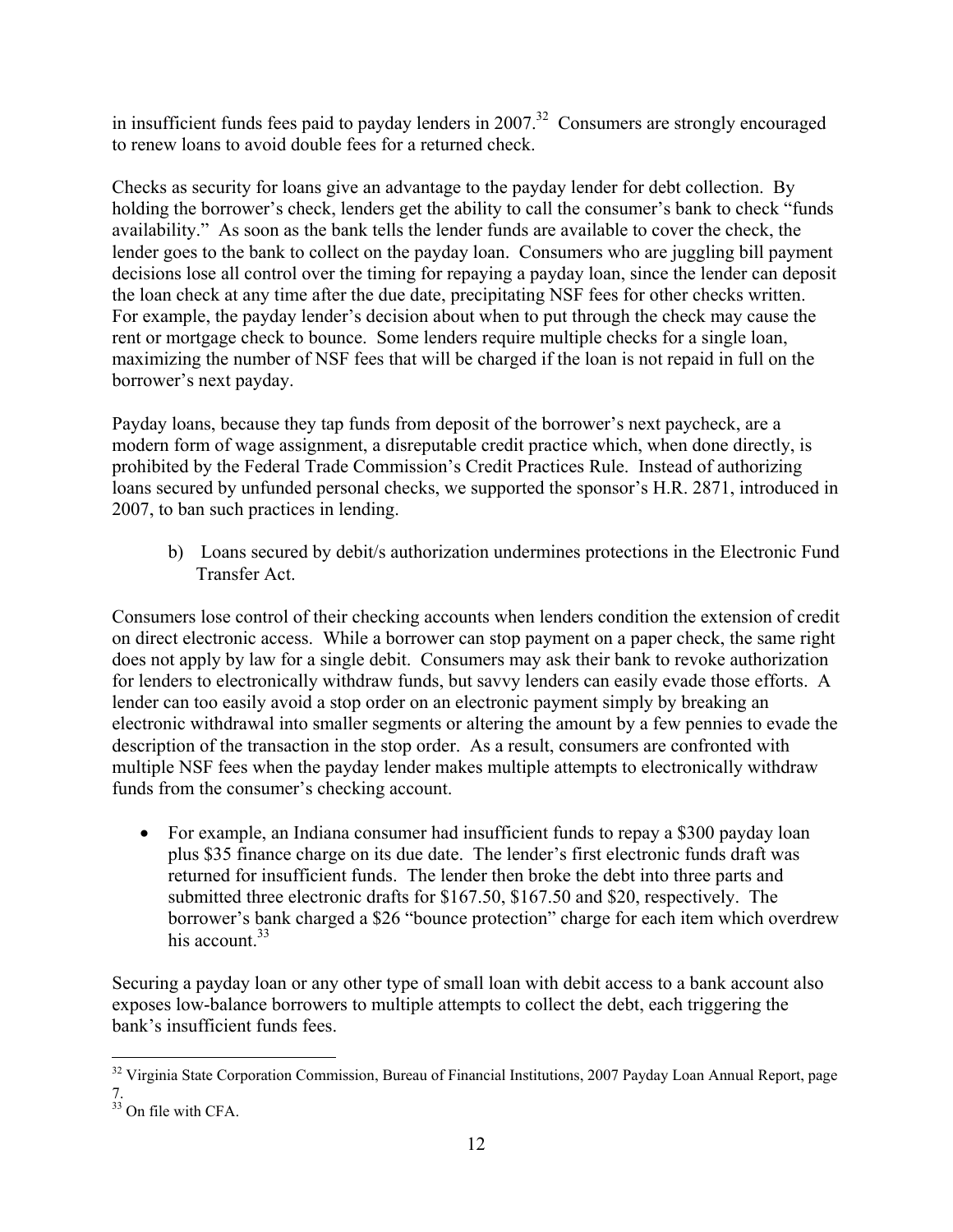• A Sailor based in Florida was charged \$200 for ten returned check fees as a result of repeated attempts to debit his account to collect on one payday loan. His credit union charged \$20 per returned debit as did the payday lender. The original \$300 loan cost a \$45 finance charge and 342.19% APR and listed the personal check presented electronically as "security" for the loan.<sup>34</sup>

 Authorizing payday lending based on electronic access to borrowers' bank accounts also exposes borrowers to unsafe treatment of personal financial information because the practice requires that the payday lender collect and retain information about the borrower's bank account.

• A major payday loan chain was cited by state regulators in Washington and Idaho for obtaining borrowers' checking account PIN numbers during the loan application process without the borrower's knowledge. Washington regulators noted that obtaining and storing personal identification numbers of customers without their consent or knowledge was a prohibited practice that exposed consumers to the potential theft of funds and possibility of identity theft. 35 According to the Idaho Department of Finance, "examiners learned of instances where borrowers were asked to input PIN numbers into the lender's telephone key pad during the loan process. Check 'n Go would then electronically retrieve those PIN numbers and store them in its computer system for account balance verification purposes."<sup>36</sup>

Payday loans using repeat debit authorizations facilitate loan renewals (which lead to repeated payment of a high loan fee directly from the consumer's checking account) much more easily than loans based on presenting paper checks for payment. Online payday loans, all of which use debit authorization, frequently set loans up to automatically renew every payday with just payment of the finance charge withdrawn from the borrower's account by electronic funds transfer.

For example, for an initial loan of \$200, the consumer would authorize a debit of \$260 from her account two weeks from the date of the loan. Unless the consumer faxes a request three days in advance of the due date, two weeks after the initial loan the lender will deduct the \$60 finance charge and renew the \$200 loan for another pay cycle. Two weeks later, an additional \$60 is debited and the \$200 plus another \$60 fee is still due two weeks after that. This cycle can continue for many weeks. The consumer has \$120 withdrawn from his or her checking account in every four week period without reducing the loan balance of  $\$200$ .<sup>37</sup>

H.R. 1214's explicit authorization of payday loans secured by single or repeated debit transactions undermines the protections of the Electronic Fund Transfer Act, which prohibits basing the extension of credit with periodic payments on a requirement to repay the loan

 $\overline{a}$ <sup>34</sup> Loan and credit union documents on file with Consumer Federation of America.

<sup>&</sup>lt;sup>35</sup> Press Release, "State Files Largest Case Against Payday Lender," Washington State Department of Financial Institutions, August 16, 2006.

<sup>&</sup>lt;sup>36</sup> News Release, "The Idaho Department of Finance Obtains Assurance of Discontinuance from Check 'n Go of Idaho, Inc.," Idaho Department of Finance, January 25, 2005.

<sup>&</sup>lt;sup>37</sup> Jean Ann Fox, "Internet Payday Lending," Consumer Federation of America, November 2004, http://www.consumerfed.org/pdfs/Internet\_Payday\_Lending113004.pdf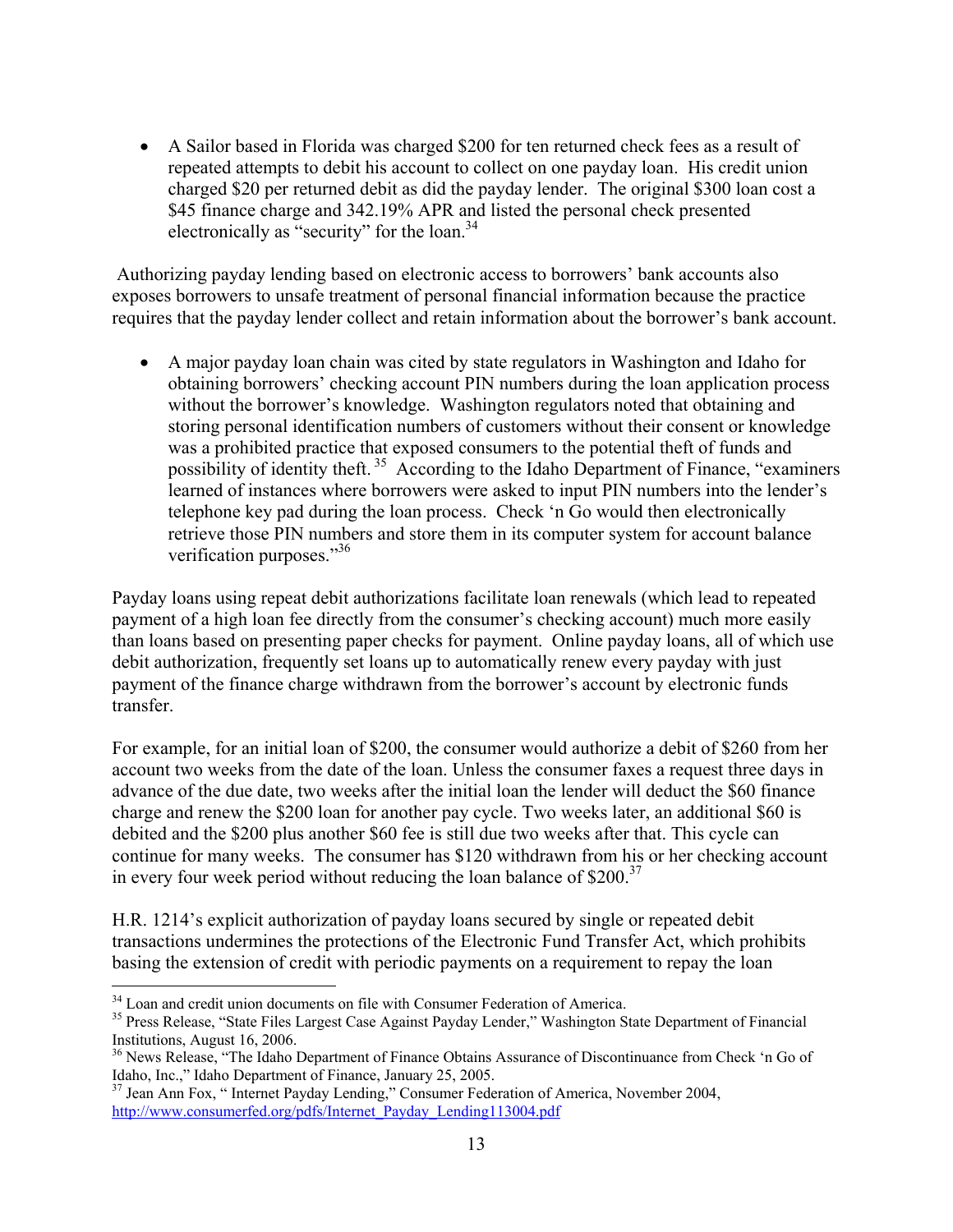electronically.38 Since EFTA was enacted before single-payment payday loans became widely available, it is unclear whether single payment payday loans that permit renewals are "periodic," triggering the ban on requiring the borrower to sign an agreement to electronically access the account. By defining a covered payday loan as one based on "debit or debits," H.R. 1214 may be construed as over-ruling the long-standing protections of the Electronic Fund Transfer Act against requirements to pay debt electronically for periodic payments. The bill fails to close a gap in EFTA that should extend this protection to single debit payments.

Payday loans secured by debit access to the borrower's bank account which cannot be cancelled also functions as the modern banking equivalent of a wage assignment – a practice which is prohibited when done directly. The payday lender has first claim on the direct deposit of the borrower's next paycheck or exempt federal funds, such as Social Security, SSI, or Veterans Benefit payments. Consumers need control of their accounts to decide which bills get paid first and to manage scarce family resources. By authorizing payday lenders to have the first priority for funds in the bank account, H.R. 1214 will worsen the financial plight of consumers.

c) Demand Drafts Authorized

The definition of a payday loan in H.R. 1214 specifically authorizes a financial product - "remotely created check" - that is prone to fraud and has largely been discredited. These are "demand drafts," in which a creditor creates a paper check that withdraws funds from a consumer's bank account without the consumer seeing or signing the instrument. The legal theory is that the consumer has authorized the creation of a check, perhaps even orally, without ever signing a check. This method is highly prone to abuse and should be eliminated.<sup>39</sup> Every application for a payday loan requires consumers to provide their bank account routing number and other information necessary to create a demand draft as well as boiler plate contract language to authorize the device. The account information is initially used by online lenders to deliver the proceeds of the loan into the borrower's bank account using the ACH system. Once the lender has the checking account information, however, it can use it to collect loan payments via remotely created checks even after the consumer revokes authorization for the lender to electronically withdraw payments.

The use of remotely created checks is common in online payday loan contracts.

• ZipCash LLC "Promise to Pay" section of a contract included the disclosure that the borrower may revoke authorization to electronically access the bank account as provided by the Electronic Fund Transfer Act. However, revoking that authorization will not stop the lender from unilaterally withdrawing funds from the borrower's bank account. The contract authorizes creation of a demand draft which cannot be terminated. "While you may revoke the authorization to effect ACH debit entries at any time up to 3 business

<sup>1</sup>  $38$  Reg E, 12 C.F.R. § 205.10(e). 15 U.S.C. § 1693k states that "no person" may condition extension of credit to a consumer on the consumer's repayment by means of a preauthorized electronic fund transfer.

<sup>&</sup>lt;sup>39</sup> The Federal Trade Commission settled four cases for \$16 million that involved telemarketers and Wachovia Bank which involved the use of demand drafts to withdraw unauthorized funds from consumers' accounts. The complaint alleged that the defendants had illegally purchased leads containing consumers' unencrypted bank account numbers for use in telemarketing. (FTC Press Release, January 13, 2009).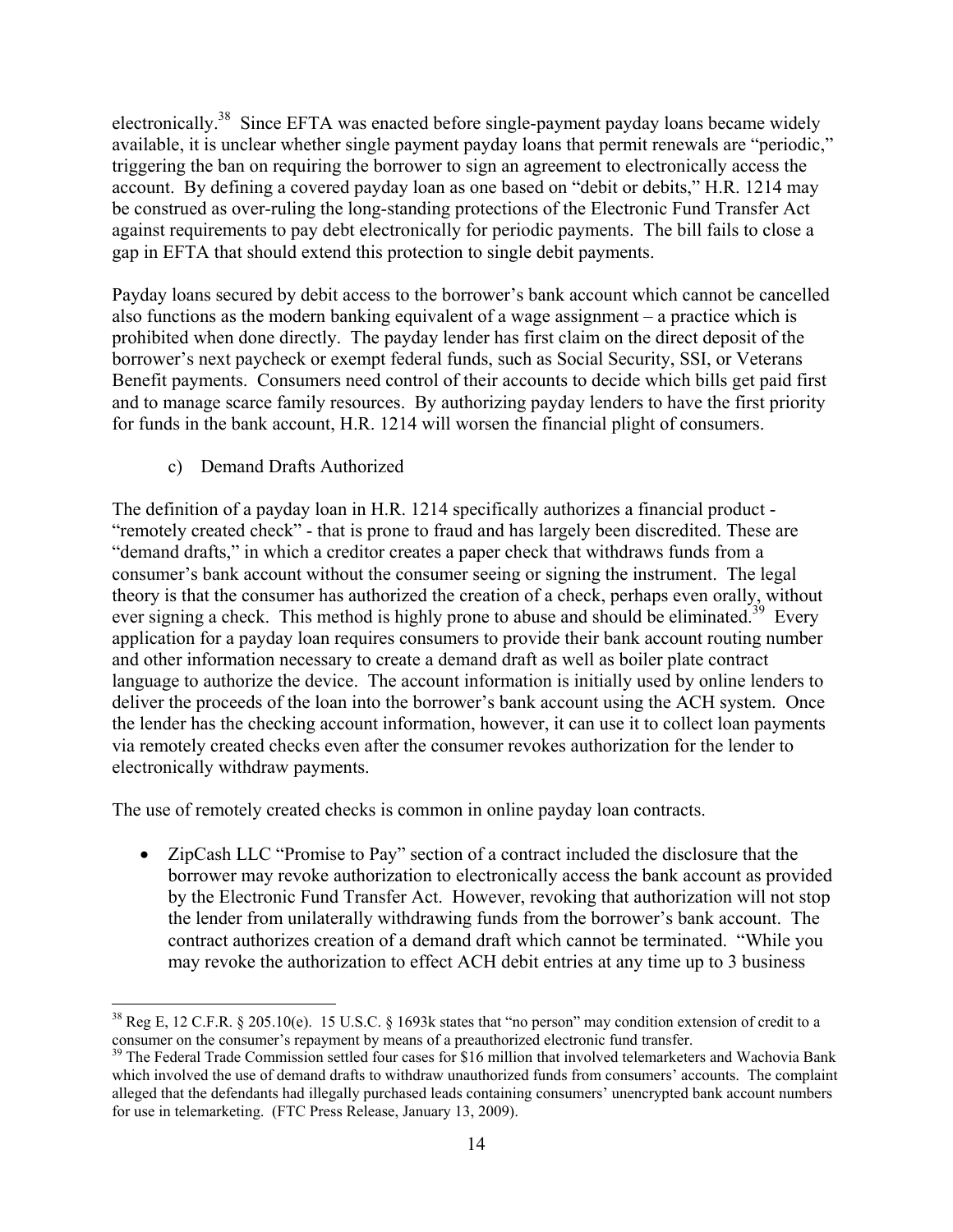#### days prior to the due date, *you may not revoke the authorization to prepare and submit checks on your behalf until such time as the loan is paid in full.* " (Emphasis added.)<sup>40</sup>

Remotely created checks are subject to fraud and are often used by those who cannot obtain an ACH merchant account. In 2007 the *New York Times* reported on fraudulent demand draft use by telemarketers at Wachovia.<sup>41</sup> The National Association of Attorneys General urged the Federal Reserve Board to ban demand drafts outright in a 2005 proceeding.<sup>42</sup> In 2007, CFA and other organizations urged the Board to either prohibit the use of demand drafts or extend EFTA protections to these transactions.

Use of a demand draft to secure a payday loan and to collect payment on a payday loan undermines existing consumer protections in the payment system. Consumers have the right under EFTA to revoke the authorization to pay the loan through electronic withdrawals from their bank accounts. However, consumers who exercise that right will still have no control, other than closing their account, over continued withdrawals using remotely created checks authorized by H.R. 1214.

To the best of our knowledge, no state payday loan authorization law permits lenders to use a demand draft to secure or collect payment on a loan. In fact, some states specifically prohibit payday loans to be made via the Internet where demand draft use is common. Permitting a lender to write a check to withdraw funds from the consumer's bank account exposes borrowers to fraud, deprives consumers of dispute rights for unauthorized debit transactions under EFTA, leaving a victim on her own to sort out the charges and resulting insufficient funds and overdraft fees from other payments that are returned unpaid due to presentment of the demand draft. While the Federal Reserve enacted a requirement in 2005 that changed the warranty for demand drafts from the consumer's bank to the financial institution that accepted the demand draft for deposit. While this was a positive action, it provides little consumer protection.

#### Roll-Over Provisions Do Not Stop Repeat Lending

H.R. 1214 prohibits making more than one loan at the same time to a consumer, presumably at one loan outlet or with one lender. The prohibition does not extend to all loans offered by all lenders.

H.R. 1214 prohibits new loans from being made to borrowers in a repayment plan by the same lender or for at least 13 days after a repayment plan is completed, but it does not prohibit loans from being made by any other lender to a consumer who has already pledged her next paycheck to cover a loan.

The bill prohibits knowingly accepting payment in whole or in part for a repayment plan payment with money from another payday loan by the same lender, but does not apply to using the proceeds of a second loan to repay a loan not in the repayment plan, limiting this provision's

<u>.</u>

 $40$  Loan Supplement (ZipCash LLC) Form  $#2B$ , on file with CFA.

<sup>41</sup> Charles Duhigg, "Bilking the Elderly, With a Corporate Assist," *New York Times,* May 20, 2007 42 National Association of Attorneys General, Comments to Federal Reserve Board, Docket No. R-1226 (Proposed Amendments to Regulation CC/Remotely Created Checks), May 3, 2005.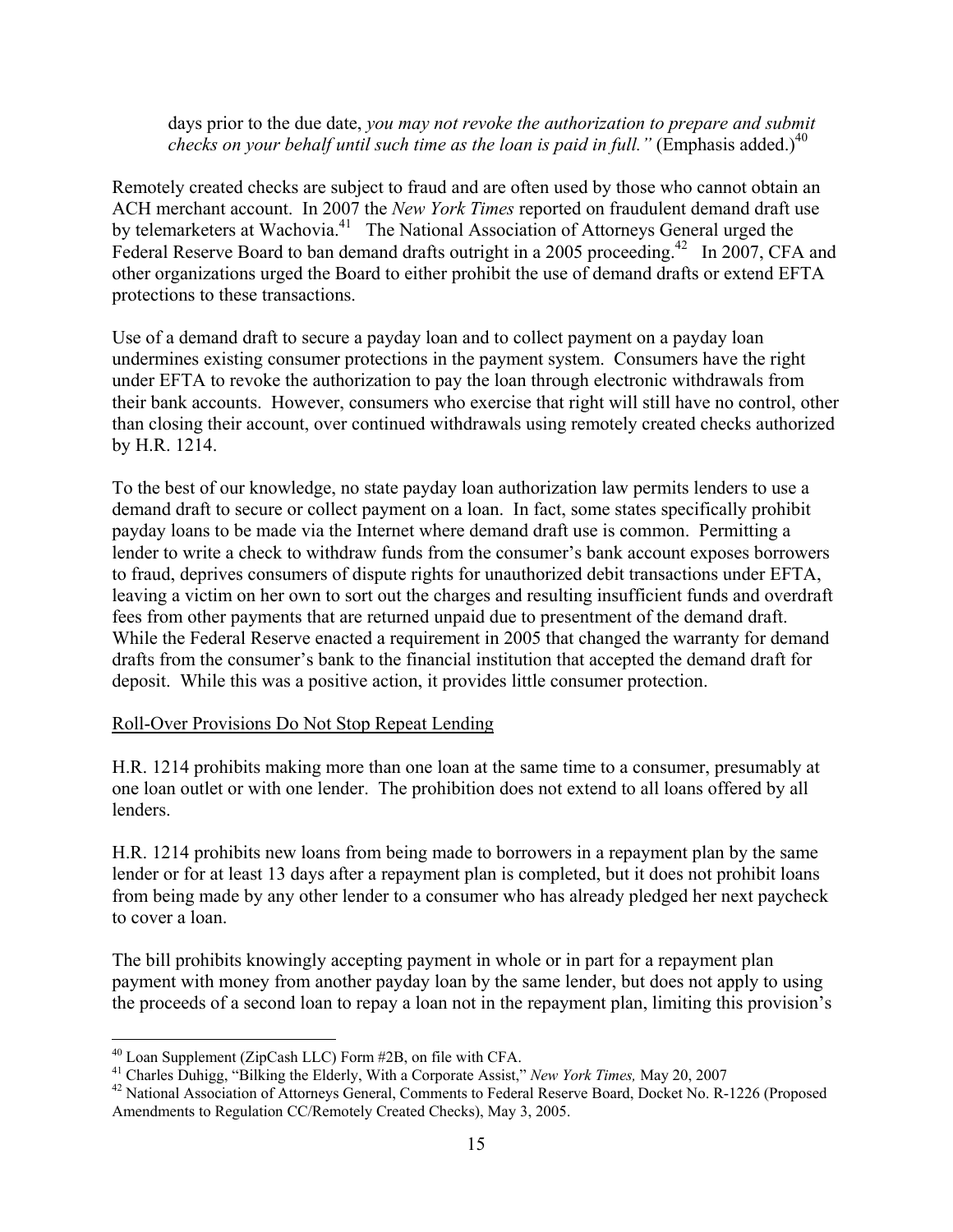usefulness at preventing borrowers from having more than one loan at a time. This provision makes H.R. 1214's limits on multiple loans less effective than they first appear. It prohibits rolling over a loan and defines a prohibited "rollover" as a transaction where the borrower pays a finance charge only and extends the loan plus a new finance charge for another pay cycle.

The bill does not ban multiple loans from all lenders. It does not include any enforcement method, such as a database, to prevent multiple outstanding loans. There is no way to prevent a borrower in an extended payment plan from getting a loan from another lender. While the bill prohibits using the proceeds of one loan to make a plan payment, a lender cannot identify the source of cash used to make a payment. The limitations in this bill are simply not enforceable.

The bill's rollover ban also does not prevent the most common form of repeat lending, in which borrowers on payday bring in cash and "buy back" the original payday loan check. Lenders immediately will "re-loan" the loan principal, write up a new contract, take a fresh check as security for the loan, and obligate the borrower to repay the same finance charge next payday. While this is technically not a roll-over, it has the same impact on the borrower's budget and indebtedness. It is the pattern of back-to-back lending that characterizes transactions in states that sought to curb "roll-overs." For example, Florida and Oklahoma<sup>43</sup> both employ fee caps, renewal bans, payment plans, cooling off periods, and loan tracking databases.

- About half (49 percent) of all subsequent loans are taken out within 24 hours of the previous loan being paid off.
- Nearly 90 percent of all subsequent loans are taken out within the same two-week pay period of the previous loan being paid off.
- 94 percent of all subsequent loans are taken out within the same month of the previous loan being paid off.
- The average borrower has 1.5 transactions every month.

# Contract Requirements and Collection Provisions Do Not Make H.R. 1214 Beneficial

H.R. 1214 includes these protections against contract terms and abusive collection methods. The bill bans:

- Threatening or seeking to have consumers prosecuted in criminal court to collect the loan;
- Taking or attempting to take an interest in personal property to secure a loan;
- Filing or initiating a legal proceeding (lawsuit or arbitration) when a loan is in an extended payment plan. The loan is not in default if the borrower keeps up with extended payment plan terms;
- Taking any power of attorney;

 $\overline{a}$ <sup>43</sup> See "Oklahoma Trends in Deferred Deposit Lending," Veritec Solutions LLC (June 2008) and "Florida Trends in Deferred Presentment," Veritec Solutions LLC (July 2008). Subsequent loan data is from a public records request and is on file with CRL.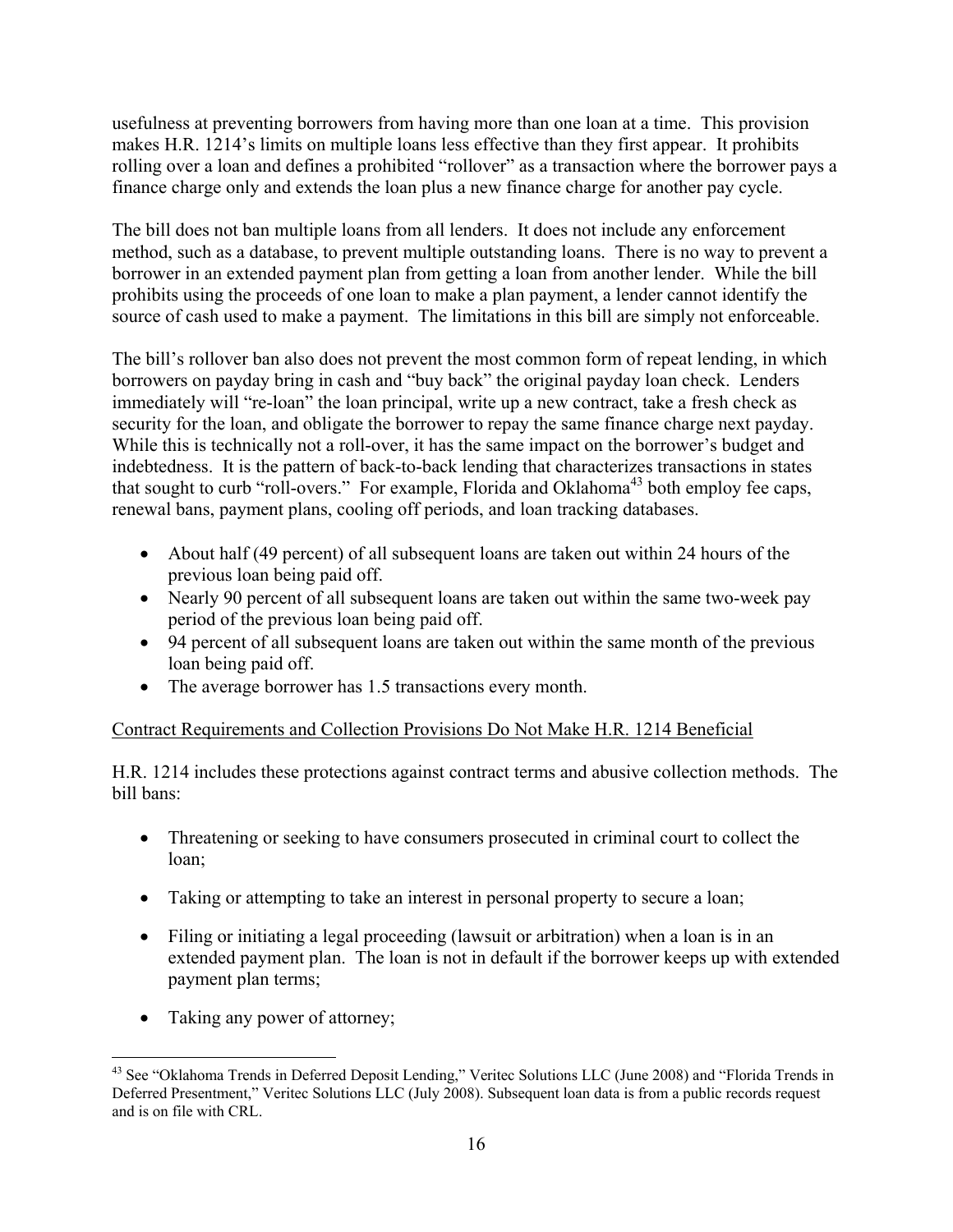• Several onerous contract provisions, including a confession of judgment clause, a waiver of right to a jury trial unless the waiver is included in an arbitration clause allowed by this bill; and a mandatory arbitration clause that is oppressive, unfair, unconscionable, or substantially in derogation of the rights of consumers.

The bill also prohibits contracts that waive the rights of consumers under the law or any claim or defense arising out of the loan contract, as well as lenders who attempt to collect or charge attorney's fees, court costs, or arbitration costs incurred in connection to a loan.

These provisions do not add meaningful new protections or limit the abusive terms of the loan product itself. It is already an unfair practice to threaten criminal prosecution for failure to repay a payday loan, to take a confession of judgment, or to include contract terms that are oppressive, unfair, or unconscionable under the Federal Trade Commission Act, the FTC's credit practices rule, the Fair Debt Collection Practices Act, state common law, and/or many state laws that apply to payday lenders.

Coercive collection tactics made possible by the design of payday loans is a particular problem. Despite state prohibitions on threatening or using criminal prosecution to collect on a payday loan in almost all circumstances, payday lenders and their debt collection agencies have been charged with collection abuses by state enforcement officials and in private litigation.<sup>44</sup> For example, Florida's Attorney General won final default judgment in 2007 against debt collection firm Ellis Crosby & Associates, Inc., and Ted Ellis Crosby individually, for illegally collecting payday loan debts from thousands of consumers across the country. The charges are summed up as follows:

"Defendant ECA and Defendant CROSBY illegally contacted consumers at work, engaged in harassing, oppressive and abusive conduct, failed to identify themselves as collections agents, falsely represented themselves as law enforcement officers or attorneys, falsely threatened legal action, falsely threatened criminal arrest, threatened violence, misrepresented that the consumer had committed a crime, falsely represented the amount due, falsely implied they were government investigators, falsely stated their office is in a federal building, falsely claimed that an Order of Homeland Security prevented disclosure of their address, falsely threatened to seize computers, falsely stated that non payment would result in arrest, and falsely stated that the sum owed could only be paid in full."<sup>45</sup>

It would be much more effective protection to prohibit lenders from soliciting unfunded checks than to attempt to prevent lenders from threatening consumers with criminal sanctions for failure to make good on the check used to obtain the loan.

<sup>&</sup>lt;sup>44</sup> See, CFA Testimony, FTC Workshop on Fair Debt Collection Practices Act.

<sup>&</sup>lt;sup>45</sup> State of Florida v. Ellis Crosby & Associates, Inc., Complaint for Declaratory Relief, August 24, 2005 at 2.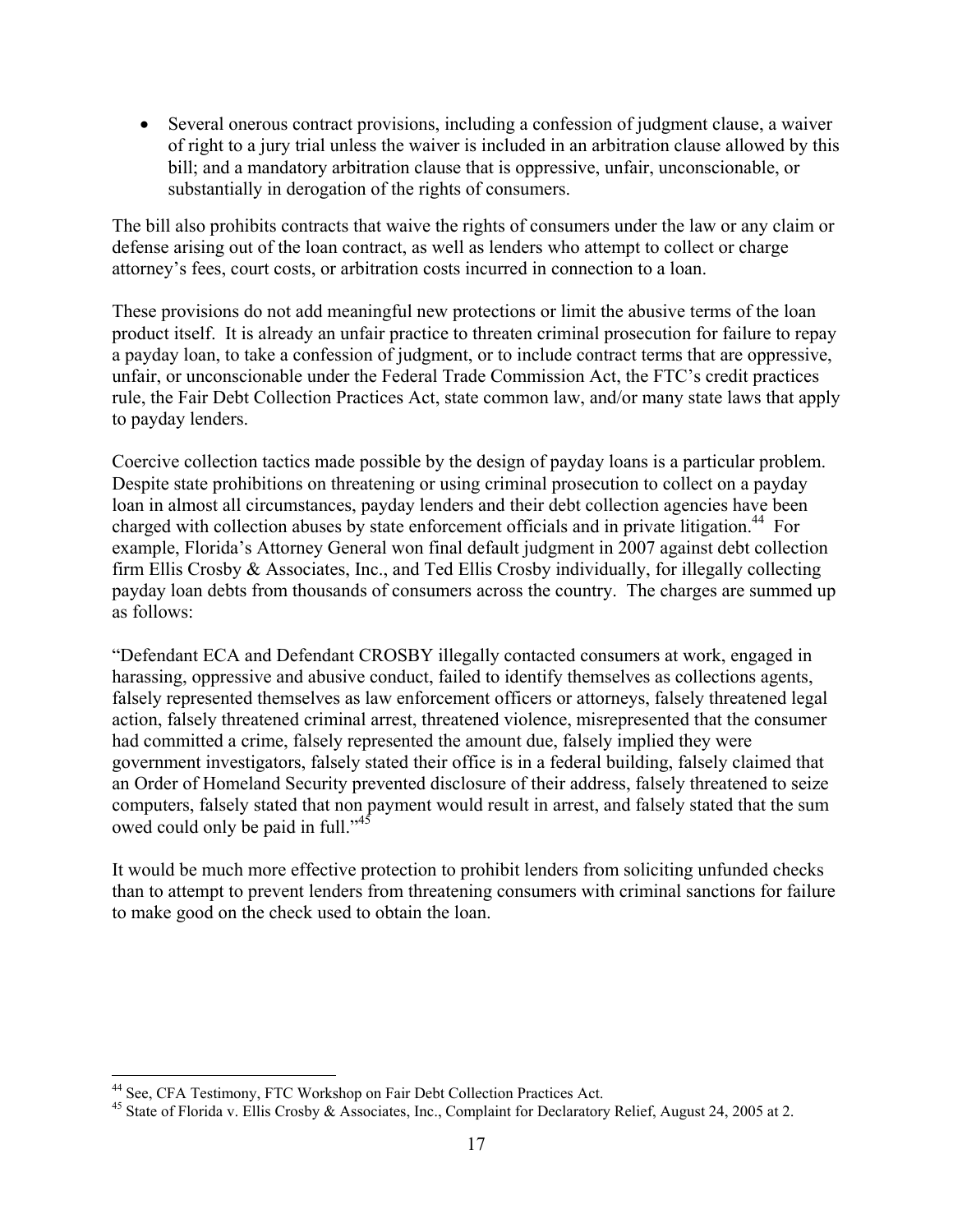#### **Small Loan Interest Rate Caps: A Proven Way to Protect Consumers and Ensure Access to Responsible Credit**

Fifteen states and the District of Columbia employ comprehensive rate caps on all small loan products at or around 36% APR.<sup>46</sup> In some of these states, payday lending at triple-digit rates has never been legal; in others, state policymakers reined in payday and other high-cost lenders with a rate cap after seeing how the destructive effect of these loans on family finances.

Similarly, due to concerns that members of the military were becoming heavily indebted to payday lenders, Congress approved a 36% APR rate cap to protect active-duty service members and their families from these high-cost loans. As a result, over a third of the U.S. population is not subject to the payday lending debt trap. This approach is affirmed by a recent national survey, where over 70 percent of respondents supported an interest rate cap of 36% APR or  $less<sup>47</sup>$ 

North Carolina is one of these states that once had payday lenders, but no longer does. A study of low- and moderate-income households in the state shows that North Carolinians with financial emergencies do not miss payday loans, but instead use a variety of other, often better, alternatives. For example, credit products such as overdraft lines of credit, consumer finance installment loans, and credit card cash advances are used by households facing financial shortfalls in that state. A progress report from the Department of Defense concluded that affordable loan options to the military increased after the cap and that military debt relief societies were able to reduce assistance given to indebted members of the military because of the reduction in payday loan usage.<sup>48</sup>

Programs at the state and federal level have been instituted to provide a wide range of affordable small loan products. The FDIC is actively encouraging banks under its purview to craft and market small loan products at 36 percent or less to the general population. The FDIC Guidelines for Responsible Small Dollar Lending call for rates of no more than 36 percent annual interest, affordable and amortizing payment schedules, and sound underwriting to determine the borrower's ability to repay the loan.<sup>49</sup> The FDIC is currently conducting a pilot project with over thirty banks to evaluate the optimal features for responsible small dollar lending.

Similarly, the Pennsylvania State Treasurer has taken an active role in spurring responsible small loans offered by credit unions by keeping state funds on deposit at these institutions. Seventynine credit unions with 211 locations now offer the Better Choice loan, launched in 2006. Since the program began, credit unions have made nearly 15,000 loans totaling \$6.8 million dollars in

<sup>&</sup>lt;sup>46</sup> These fifteen states include Arkansas, Connecticut, Georgia, Maine, Maryland, Massachusetts, New Hampshire, New Jersey, New York, North Carolina, Ohio, Oregon, Pennsylvania, Vermont, and West Virginia.

<sup>&</sup>lt;sup>47</sup> Congress Should Cap Interest Rates: Survey Confirms Public Support for Cracking Down on High-Cost Lending, Center for Responsible Lending (March 2009).

<sup>&</sup>lt;sup>48</sup> Department of Defense, Report on Implementation of Limitations on Terms of Consumer Credit Extended to Service Members and Dependents, July 22, 2008.

<sup>49</sup> FDIC, Affordable Small-Dollar Loan Guidelines, Press Release updated November 4, 2006.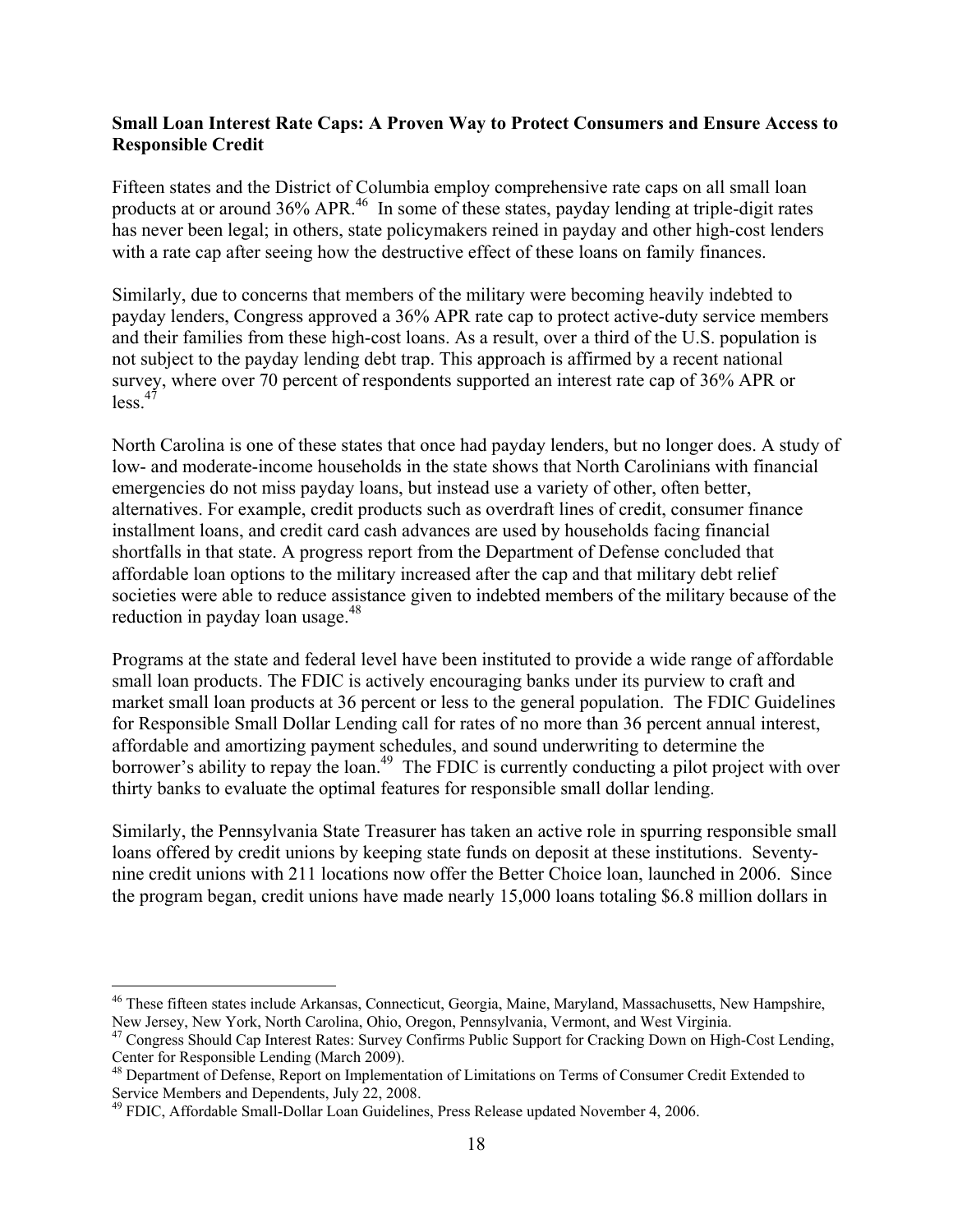volume, saving nearly \$5 million in interest and fees that would have been charged by traditional payday lenders.<sup>50</sup>

Affordable credit products are not the only strategy needed to help households more effectively deal with a financial shortfall. Borrower surveys reveal that many households are not taking out a payday loan because of a single financial emergency, but instead have expenses that regularly exceed their income. For these households who may not be able to financially handle additional debt burdens at any interest rate, non-credit strategies may be more appropriate. These may include budget and financial counseling; getting help from friends, family, or an employer; negotiating with a creditor; setting up different bill payment dates that better align with the person's pay cycle; and putting off a purchase for a few days.

To this end, efforts to help low- and moderate-income families build emergency savings should also be supported. There is some evidence that a lack of savings may make it more likely that households seek out payday loans. For example, the Consumer Federation of America found that families earning \$25,000 per year with no emergency savings were eight times as likely to use payday loans as families in the same income bracket that had more than \$500 in emergency savings. Policies and programs that encourage and facilitate emergency savings among low- and moderate-income households would help alleviate the need for small loans, allowing households facing financial shortfalls to rely on their own savings rather than taking on additional debt.

# **Better Policy Options than Enacting H.R. 1214**

 $\overline{a}$ 

We urge the Subcommittee to replace the language in H.R. 1214 with the provisions in H.R. 2871, sponsored by the Chairman in 2007. That bill extends the Military Lending Act ban on basing loans on unfunded checks or electronic take-over of consumers' bank accounts to all Americans.

We support Representative Jackie Speier's H.R. 1608 to cap rates for all forms of consumer credit at 36 percent annually including interest, fees, and other costs. A blanket usury cap provides the only effective protection for consumers against extremely expensive credit and avoids the loopholes and definitional problems that plague bills targeted at a specific product. For example H.R. 1608 would apply the same rate cap to the bank equivalent to payday lending which H.R. 1214 does not. H.R. 1608 puts all consumer lenders on the same basis, is widely supported by voters, and won approval at the ballot box in two key states last fall.

We urge no action on H.R. 1214 as currently written. Thank you for the opportunity to testify before the subcommittee today.

<sup>&</sup>lt;sup>50</sup> "Pennsylvania Treasurer McCord to Pennsylvanians: You Have A Better Choice for Short-Term Loans," March 12, 2009, http://www.centredaily.com/pr\_news\_wire/storey/1168139.html, viewed March 15, 2009.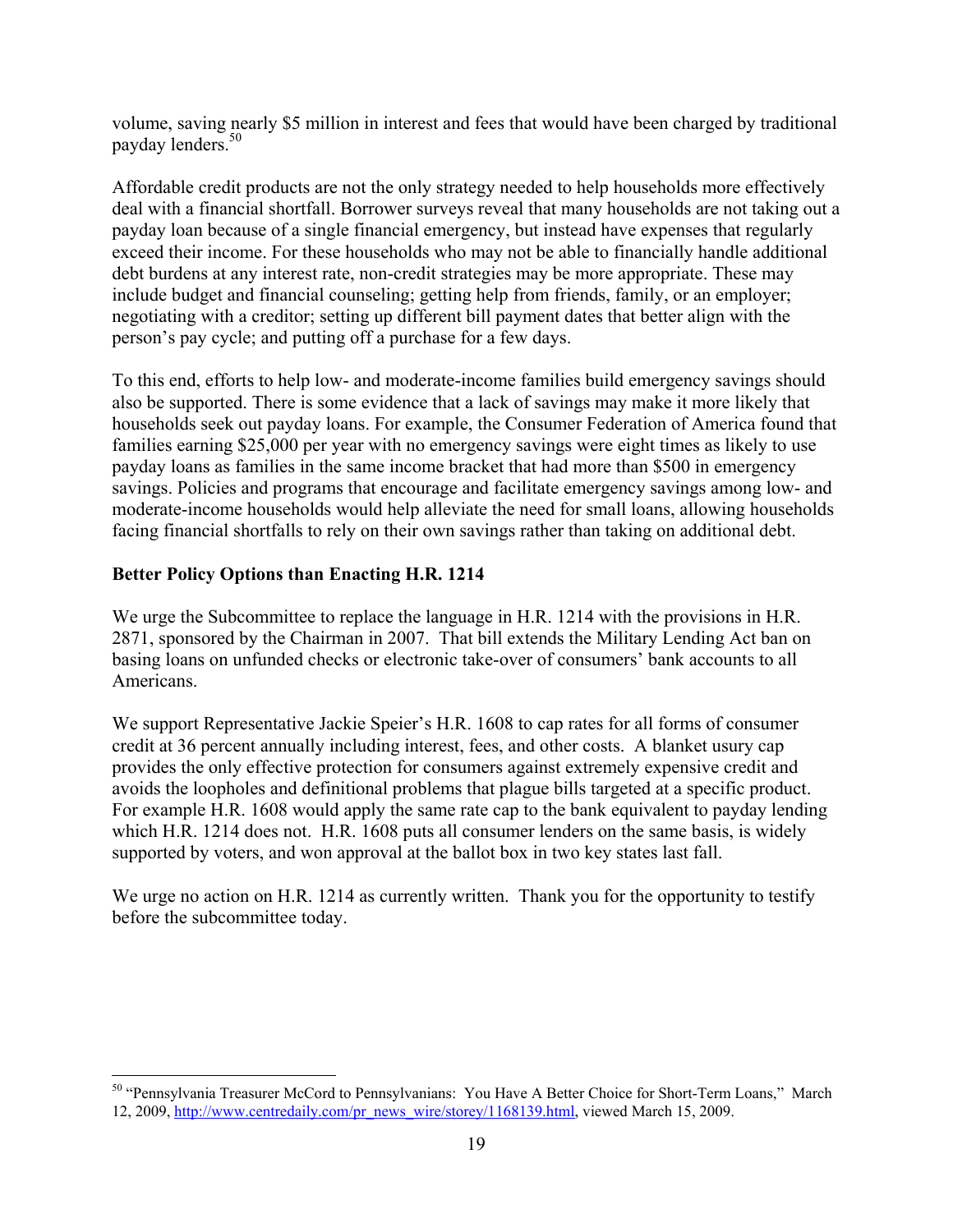## **Appendix A: State Legal Status of Payday Lending**

States combat high cost credit through several legal strategies. In Georgia, payday lending is explicitly prohibited and a RICO violation. New York and New Jersey prohibit payday lending through their criminal usury statutes, limiting loans to 25 percent and 30 percent annual interest, respectively. The Arkansas constitutional usury cap prohibits payday loans.

Payday lending is not specifically authorized and is de facto prohibited by several state small loan rate caps. These states include Connecticut, District of Columbia, Maryland, Massachusetts, North Carolina, Pennsylvania, Vermont, and West Virginia.

Four states permit loans based on checks held for deposit under traditional small loan laws or at a much lower rate than typical payday lending. The Maine Uniform Consumer Credit Code caps interest at 30 percent for small loan companies but permits tiered fees that result in 261 percent APR for a two-week \$250 loan. Oregon permits a one-month minimum term payday loan at 36 percent interest plus a \$10 per \$100 initial loan fee. As a result a \$250 one-month loan costs 154 percent APR for the initial loan, and 36 percent APR for any subsequent loans. New Hampshire capped payday loan rates at 36 percent APR, effective in 2009. The lowest cost payday loan law was enacted by Ohio last year, capping rates at 24 percent APR.

#### Recent Legislative Actions in States

As the adverse impact of payday lending has become apparent, state efforts to prohibit payday lending or to apply meaningful restrictions on its most abusive features have been growing significantly. No state has legalized payday lending since Michigan enacted its law in 2005 and four states that previously allowed it have either banned or strictly regulated it. North Carolina permitted its payday loan law to sunset. Ohio enacted a 28 percent annual rate cap for payday lenders last year, which was unsuccessfully challenged by the industry in a ballot initiative.

Last fall, voters in Arizona rejected by a wide margin a ballot initiative promoted by the payday lending industry that was very similar to the provisions of H.R. 1214. In the only two instances where voters were asked whether they wanted payday lenders to charge 391 percent APR for quick and easy credit, voters overwhelmingly supported a rate cap of 36 percent or less. Even though the Arizona Prop 200 offered consumer-friendly sounding "reforms" such as a repayment plan, voters rejected the industry-funded ballot initiative whose key purpose was to preserve the right to charge almost 400 percent APR for loans forever.

In recent years, Oregon and New Hampshire enacted 36 percent annual rate caps, with Oregon requiring that payday loans must be offered for a term of at least one month. While the Oregon law permits a \$10 per \$100 loan fee for the first one-month loan, lenders can only charge 36 percent interest for any renewals or subsequent loans, bringing the annual percentage rate to about 154 percent for the first one-month loan and 36 percent subsequently.

The District of Columbia repealed its law allowing payday lending, while the Arkansas Supreme Court ruled that payday loan fees violated the state's constitutional usury cap. Legislation to curb payday lending or cut the cost of loans has received high-profile support in a number of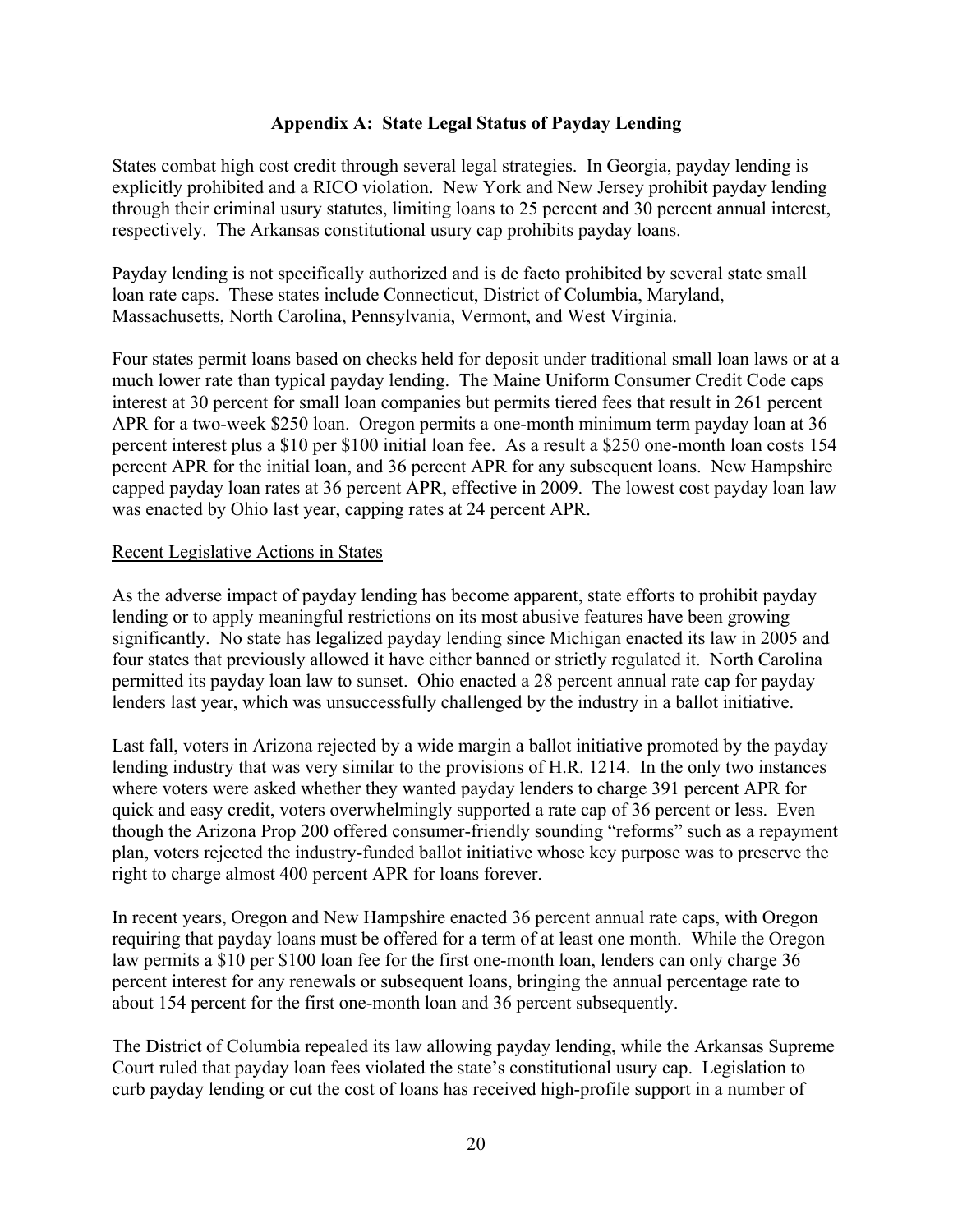other states, including Virginia, South Carolina, Washington, Kentucky, and Colorado. The Governor of Kentucky announced this month that he will support a 36 percent rate cap on payday lending at next year's legislative session. In addition, the New Hampshire Senate voted in March, 2009 to cap rates on consumer loans of \$10,000 or less at the same 36 percent cap applied this year to payday and car title loans.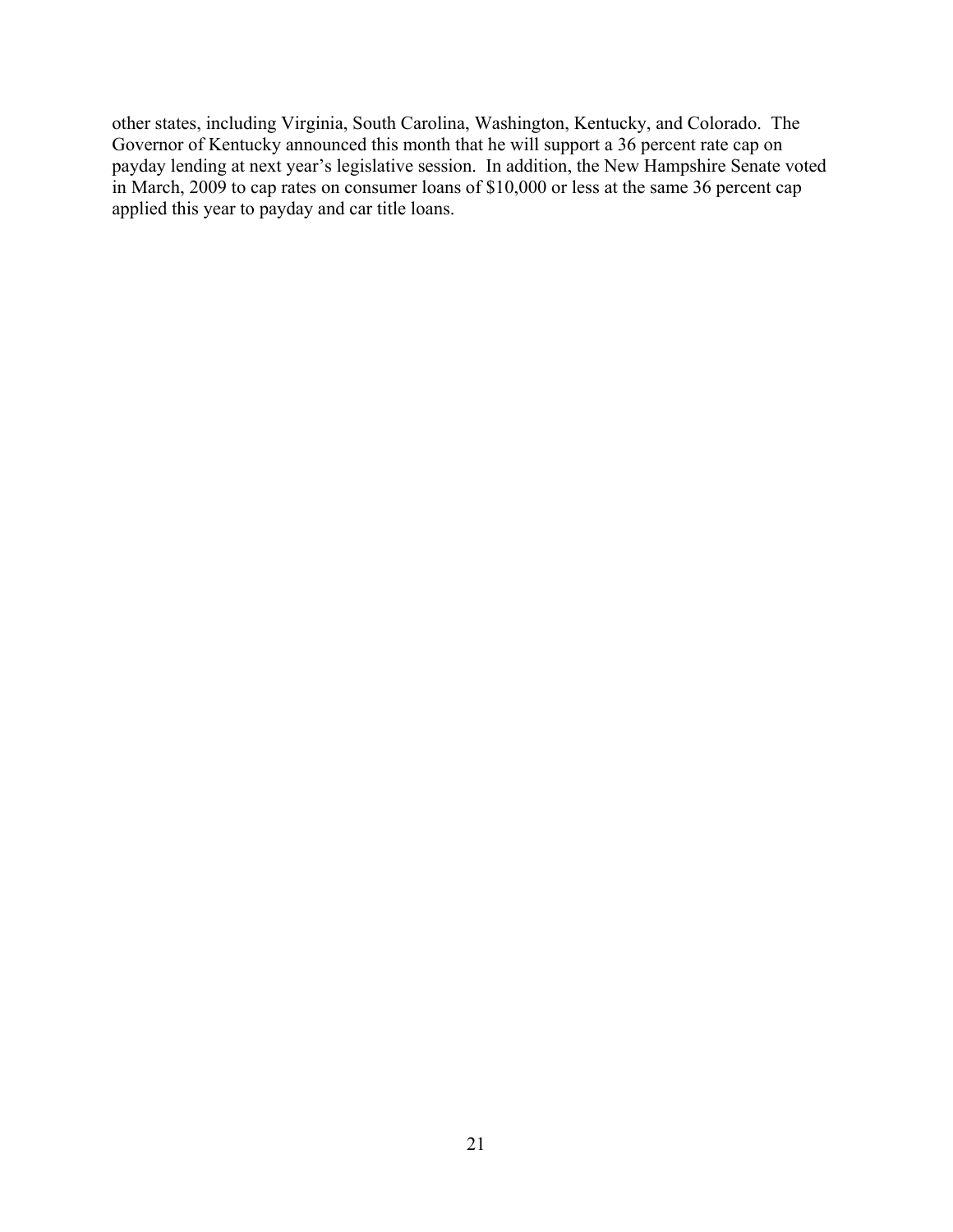# **Appendix B: Payday Borrower Demographics**

Lenders claim that their customers are middle class and middle income.<sup>51</sup> The most reliable data on borrowers comes from customer applications collected by regulators as licensees are inspected, not from industry-funded telephone surveys drawn from customer lists provided by lenders. This summary of studies supports the latest findings from the Federal Reserve Survey of Consumer Finances as reported by the Center for American Progress.

#### Payday Loan Borrowers Are Low to Moderate Income

The Colorado Attorney General's office supervises licensed payday lenders and collected a sample of customer records over five years of inspections. Borrower demographics of over 21,955 separate applications collected during 1,446 compliance examinations show that the typical payday loan customer is a thirty-six year old single woman, making \$2,219 per month. Consumers earning \$2,500 or less per month (\$30,000 per year) make up nearly two-thirds of all borrowers. The majority (62.8 percent) of all Colorado borrowers is in the lowest three income occupations of laborer, office worker, or benefit recipient.<sup>52</sup>

#### Payday Loan Borrowers are Disproportionately Minorities

The Center for Responsible Lending found that payday lending locations cluster in African American and Latino neighborhoods in California. Even when controlling for factors such as income, educational attainment, and the presence of retail space, payday lenders are 2.4 times as concentrated in neighborhoods with the highest levels of African Americans and Latinos, as compared with largely white neighborhoods. The resulting drain of \$247 million in fees from these neighborhoods threatens to make families more financially insecure and exacerbates already present wealth disparities.<sup>53</sup>

An academic 2001 survey of low-income families in Charlotte, North Carolina's largest city, found that African Americans were about twice as likely to have borrowed from a payday lender in a two-year period as whites and that African Americans were five times more likely than whites to take out multiple payday loans, controlling for many socioeconomic characteristics. The same study found that payday lenders clustered in working-class neighborhoods and disproportionately favored high-minority neighborhoods.<sup>54</sup>

Texas payday loan borrowers are typically African American and Hispanic, according to an academic study based on analysis of a database of 145,000 payday loan applicants during 2000- 2004 from a "large payday and pawn lender" in Texas. While only 11 percent of Texas adults are Black, 43 percent of payday loan borrowers were. Despite lower bank account ownership by Hispanic families (24 percent nationally are unbanked compared to ten percent for the population

<sup>&</sup>lt;sup>51</sup> Community Financial Services Association, "Payday Advance Customer Profile," at

www.cfsa.net/govrelat/pdf/Payday\_Advance\_Customer\_Profile.pdf<br>
<sup>52</sup> Colorado Uniform Consumer Credit Code Administrator, "Payday Lending Demographic and Statistical<br>
Information: July 2000 through December 2007, February 4

<sup>&</sup>lt;sup>53</sup> Wei Li, Leslie Parrish, Keith Ernst, and Delvin Davis. Predatory Profiling: The Role of Race and Ethnicity in the Location of Payday Lenders in California. Center for Responsible Lending (March 26, 2009).

<sup>54</sup> Michael A. Stegman, "Payday Lending," *Journal of Economic Perspectives, Vol. 21, Number 1, Winter 2007,* at 174.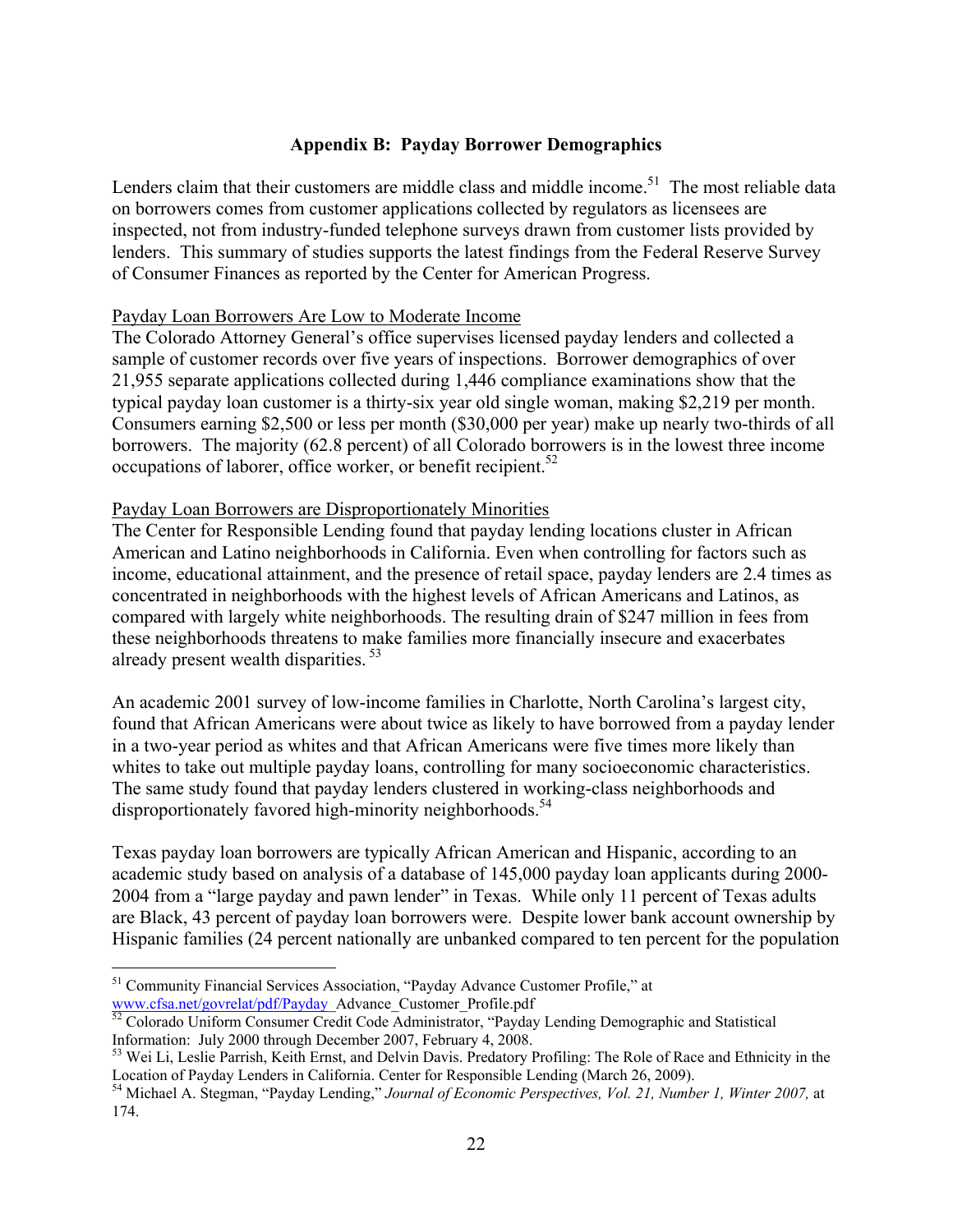as a whole, according to the Federal Reserve's Survey of Consumer Finances),<sup>55</sup> 34 percent of payday loan borrowers were Hispanic, compared to 29 percent of Texas adults. The Skiba/Tobacman study also found that 62 percent of borrowers were female and that the median annual pay was \$18,540, compared to Census data for Texas of \$19,617. Only 34 percent of borrowers own their own home.<sup>56</sup>

#### Payday Loan Borrowers Are Benefit Recipients

A California Department of Corporations-commissioned survey found that 10.6 percent of payday loan users are public benefit recipients, plus 4.9 percent listed disability and 2.9 percent listed retirement as their regular source of income.<sup>57</sup> Consumer Federation of America testified before the House Subcommittee on Social Security in 2008 that Social Security and Supplemental Security Income, and other public benefit recipients are paying \$860 million per year in payday loan finance charges, with exempt funds direct deposited to bank accounts as security for these high cost loans.<sup>58</sup> This proportion is echoed by the Colorado Uniform Consumer Credit Code data identifying ten percent of borrowers list "benefits" as their source of income.

<sup>&</sup>lt;sup>55</sup> Maude Toussaint-Comeau, "Changing Hispanic demographics: Opportunities and constraints in the financial market," Chicago Fed Letter, No. 192, August 2003, at 3.

<sup>56</sup> Paige Marta Skiba and Jeremy Tobacman, Table 1.

<sup>&</sup>lt;sup>57</sup> California Department of Corporations study of payday lending, reported by California Budget Project, "Payday Loans: Taking the Pay Out of Payday," September 2008, available at www.cbp.org. Telephone survey conducted in 2007.

<sup>58</sup> Jean Ann Fox, Consumer Federation of America, Testimony on Protecting Social Security Beneficiaries from Predatory Lending and Other Harmful Financial Institution Practices, Subcommittee on Social Security, Committee on Ways & Means, June 24, 2008.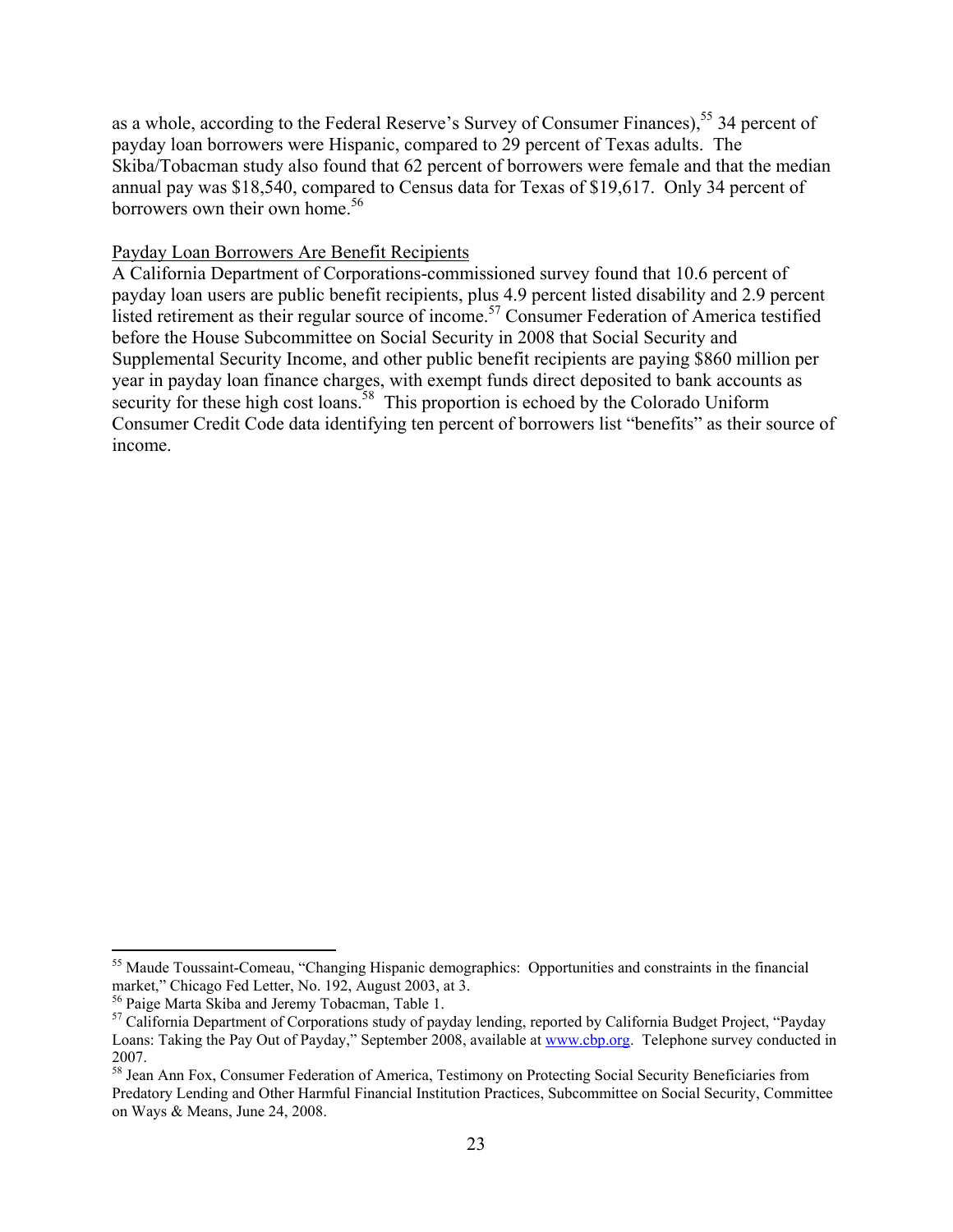## **Appendix C: Research on the Adverse Impact of Payday Loans on Borrowers**

**Payday loan borrowers are worse off than consumers who have no access to payday loans.** Colby College researchers simulated families trying to pay bills in spite of budgetary constraints over a 30 month period. "Borrowers" who used the typical volume of payday loans per customer per year for this industry were found to be worse off financially than those without access to payday loans.59

**Using payday loans causes financial hardship for families.** A University of Chicago Business School doctoral student compared households in states with and without access to payday loans over a five year period and found that access to payday loans increases the chances a family will face hardship, have difficulty paying bills, and have to delay medical care, dental care, and prescription drug purchases.<sup>60</sup> These finding are bolstered by findings in the Detroit Area Study (DAS), conducted by a University of Michigan law professor. Comparing payday loan users with similar low to moderate-income households in Detroit who did not use payday loans, the DAS found almost three times the rate of bankruptcy, double the rate of evictions and phone cutoff, and almost three times the rate of having utilities shut off.<sup>61</sup>

**Using payday loans increases the chance of losing a bank account.** Harvard Business School researchers examined involuntary bank account closures in states where payday loans are available and states where these loans are prohibited to determine the impact of loan availability on account closure. Advocates argue that using payday loans leads consumers to overdraw accounts while lenders claim that the ability to get payday loans saves consumers from otherwise overdrawing their accounts. The study found that an increase in the number of payday loan outlets in a county is associated with an eleven percent increase in involuntary bank account closures, even when other variables such as income and poverty rate are taken into account. To test the theory, researchers looked at Georgia, a state that bans payday loans but is surrounded by states that permit the product. Counties at least 60 miles from the border with payday loan states had a 15.6 percent decline in account closures when Georgia expelled payday lending.<sup>62</sup>

**Payday loan users who also have credit cards are twice as likely to become delinquent on the card.** Researchers at the Chicago Federal Reserve Bank, Vanderbilt University, and the University of Pennsylvania examined a large sample of payday loan users who also had a credit card from a major issuer. They found that taking out a payday loan makes a borrower almost twice as likely as other credit card customers to become seriously delinquent on their credit card

<sup>59</sup> Bart J. Wilson, David W. Findlay, James W. Meehan, Jr., Charissa P. Wellford, and Karl Schurter, "An Experimental Analysis of the Demand for Payday Loans," April 1, 2008 http://papers.ssrn.com/sol3/papers.cfm?abstract\_id=1083796

<sup>&</sup>lt;sup>60</sup> Brian T. Melzer, "The Real Costs of Credit Access: Evidence from the Payday Lending Market," November 15, 2007<br>http://home.uchicago.edu/%7Ebmelzer/RealCosts\_Melzer.pdf

 $\frac{61}{61}$  Michael S. Barr, "Financial Services, Savings, & Borrowing Among LMI Households in the Mainstream Banking & Alternative Financial Services Sectors," Federal Trade Commission, October 30, 2008.

<sup>&</sup>lt;sup>62</sup> Dennis Campbell, Asis Martinez Jerez, and Peter Tufano, "Bouncing Out of the Banking System: An Empirical Analysis of Involuntary Bank Account Closures," June 6, 2008

www.box.frb.org/economic/eprg/conferences/payments2008/campbell\_jerez\_tufano.pdf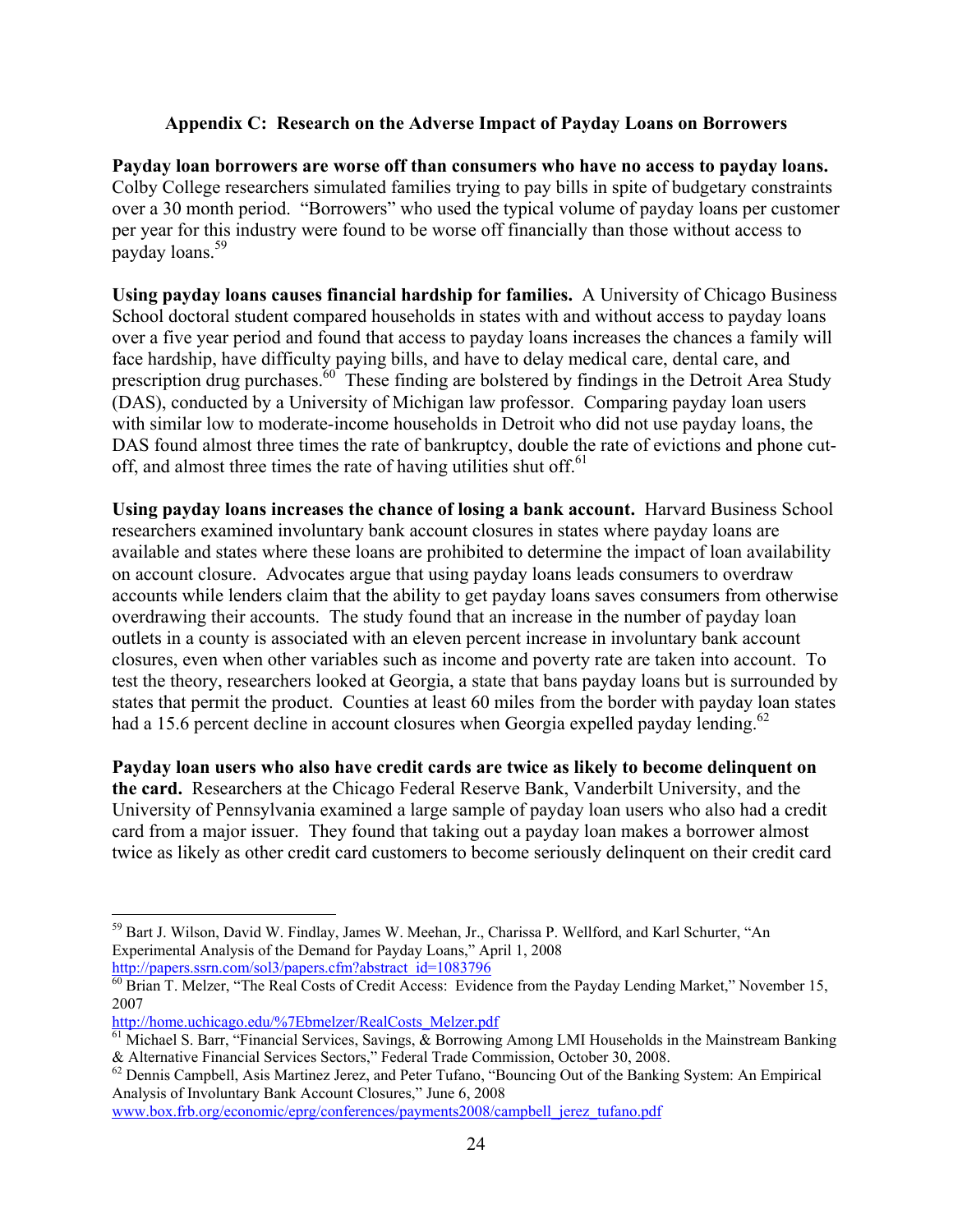during the next year. For all credit card users, the seriously delinquent rate is 6 percent while for payday loan borrowers in this sample, the rate is around 11 percent.<sup>63</sup>

## **Payday loans have a fifty-fifty chance of causing defaults in the first year of use.**

Researchers at Vanderbilt and the University of Pennsylvania examined a large sample of payday loan files at a Texas payday lender and found that over half (54 percent) of borrowers defaulted on loans during the first year. By the time loans are written off by the lender, borrowers have repaid fees equaling about 90 percent of their initial loan principal but are counted as defaults for the full amount of the loan.<sup>64</sup>

**Using payday loans causes borrowers to file for bankruptcy**. In a large Texas study, researchers found that payday borrowers were about twice as likely to file for bankruptcy in the next two years. They filed for bankruptcy at higher rates than similarly situated payday loan applicants who were turned down for payday loans. And, the bankruptcy impact was strongest on women, blacks and homeowners.<sup>65</sup> When they filed for bankruptcy, their payday loans accounted for about 11 percent of their total annual interest burden.

<sup>63</sup> Agarwal, Sumit, Skiba, Paige Marta and Tobacman, Jeremy Bruce. Payday Loans and Credit Cards: New Liquidity and Credit Scoring Puzzles? (January 13, 2009) http://ssrn.com/abstract=1327125

<sup>&</sup>lt;sup>64</sup> Paige Marta Skiba and Jeremy Tobacman, "Payday Loans, Uncertainty, and Discounting: Explaining Patterns of Borrowing, Repayment, and Default," August 21, 2008.<br>http://www.law.vanderbilt.edu/faculty/faculty-personal-sites/paige-skiba/publication/download.aspx?id=1636

<sup>&</sup>lt;sup>65</sup> Paige-Marta Skiba and Jeremy Tobacman, "Do Payday Loans Cause Bankruptcy?" October 10, 2008 http://www.law.vanderbilt.edu/faculty/faculty-personal-sites/paige-skiba/publication/download.aspx?id=2221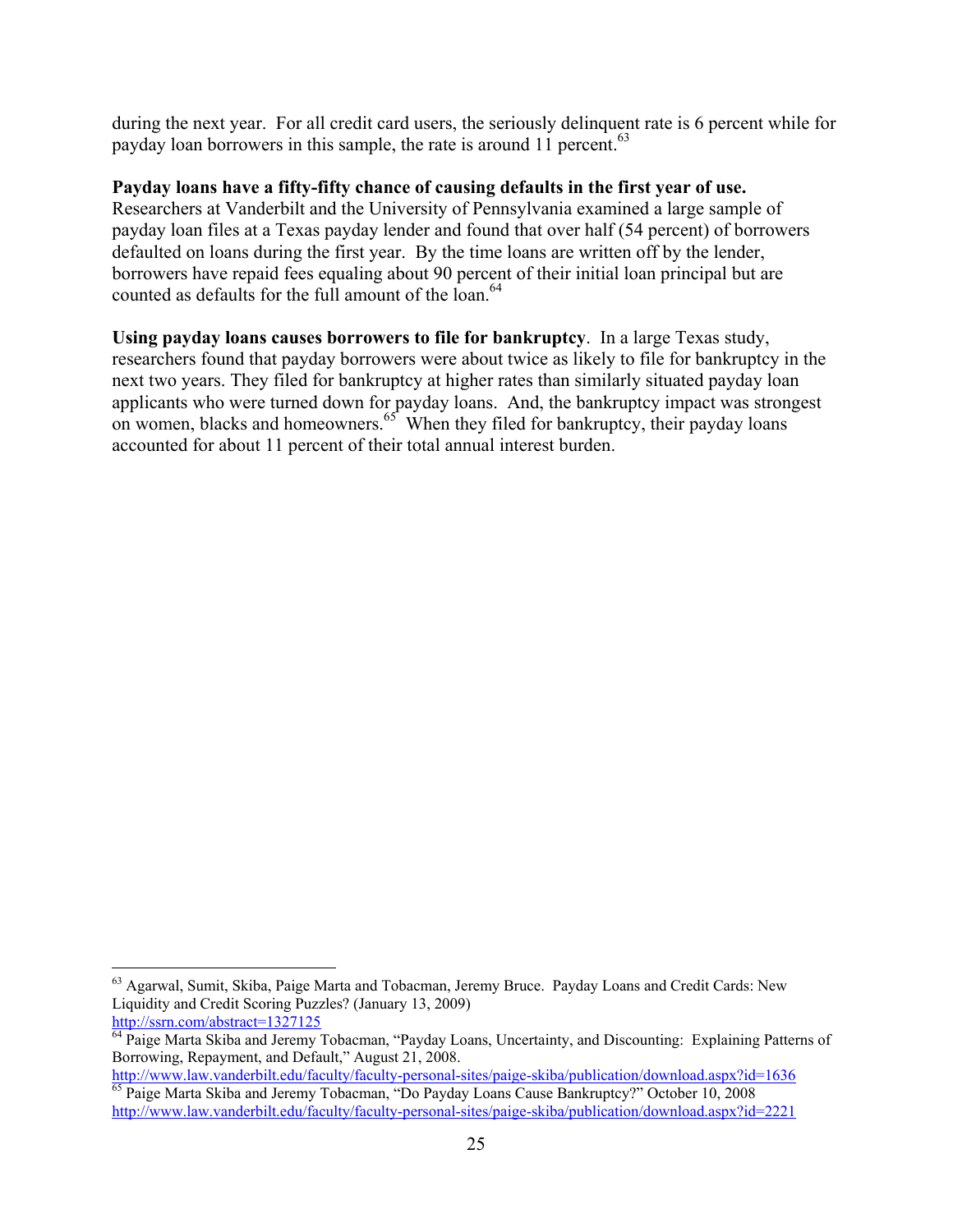# **Appendix D: H.R. 1214 Does Not Protect Consumers from the Payday Lending Debt Trap**

Alarmed at the number of payday borrowers trapped in long-term debt, many states have tried to curb payday lending abuses while allowing the industry to continue to charge triple-digit APRs. Some of the provisions adopted include renewal bans, cooling-off periods, and extended payment plans. While these measures sound promising, lenders have found ways to evade the intent of these provisions and continue to trap borrowers in long-term debt.

H.R. 1214, the Payday Loan Reform Act of 2009, contains a number of provisions which try to temper the worst elements of the product, while not addressing the high APR, short loan term, or other practices that make these loans predatory. Some of these provisions include: (1) a cap on fees of fifteen cents per dollar borrowed; (2) a ban on renewals; (3) a limit of one loan at a time; and (4) the opportunity to use an extended payment plan up to twice a year. In addition, because these regulations apply solely to payday loans as narrowly defined in the legislation, lenders could alter their product slightly to avoid these provisions entirely. The following section addresses each of these provisions in turn and how lenders render them ineffective at stopping the debt trap.

#### Fee Cap of Fifteen Cents per Dollar Borrowed

HR 1214 seeks to set a ceiling on payday loan fees of fifteen cents for every hundred borrowed. While this would be a reduction in some states which currently allow higher fees, it would still allow payday lenders to charge about 400 percent APR on the typical two-week loan. As detailed in a previous section, even if a lender provided a free loan to a borrower (as many advertise for an initial loan), the borrower would have trouble paying back just the principal on a single paycheck.

Competition does not drive down the cost of payday lending. Any cap becomes the standard price for this product. As a spokesman for a large publicly traded payday loan operation told investors, "Now I know part of the creep up in losses is probably – *although there's no price competition, there is probably an increased demand to get that first customer*. And I think maybe some of the companies – and we're part of that – have eased up our underwriting to get that first customer."66 (Emphasis added.) CFA surveys of payday loan outlets over the years have documented that most lenders charge the maximum rate permitted in the state. By capping payday loans at 391 percent for a two-week loan, H.R. 1214 locks in extremely expensive rates for borrowers.

# Renewal Bans

 $\overline{a}$ 

Almost every state allowing payday lending has some sort of restriction on the renewal of payday loans. Only five states—Kansas, Nevada, Texas, Utah, and Wisconsin—allow unlimited

<sup>66</sup> Q2 2007 Advance America, Cash Advance Centers Inc. Earnings Conference Call, July 26, 2007, quoting John Hill.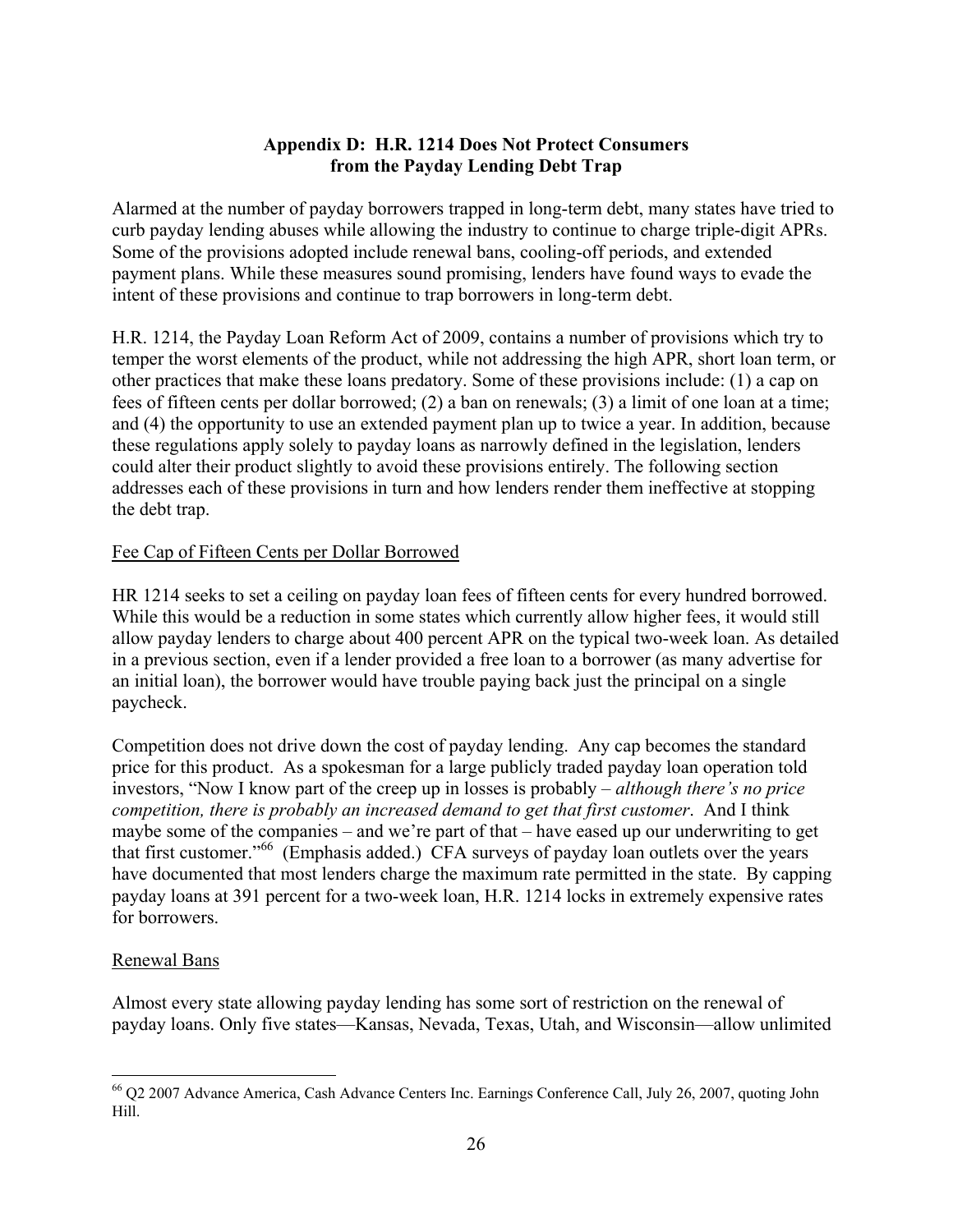renewals. Many policymakers enact renewal bans to address concerns that these ostensibly shortterm loans are repeatedly rolled over into long-term debt.

Payday lenders routinely circumvent the intent of renewal bans by having borrowers pay off their loan and immediately take out another; this process is termed a "back-to-back" transaction. Because these types of transactions technically do involve paying off the loan—if only for a moment before a new loan is originated—they are not considered renewals.

Regulator data from Florida and Oklahoma show their lack of effectiveness. Nearly half (45 percent) of repeat payday transactions in Florida occur as soon as the 24-hour cooling-off period expires, and 88 percent of these are originated before the typical borrower receives their next paycheck.67 Data from Oklahoma reveals a similar trend with 87 percent of loans taken out during the same pay period that a previous loan is paid off.<sup>68</sup> So, while a brief pause in lending does occur, the borrower is still flipped into another loan and continues to be in long-term debt. The experiences in Florida and Oklahoma are similar to data from the nation's largest lender, Advance America, which shows 46.5 percent of transactions were originated on the same date as a previous loan was paid off. $69$ 

## Limiting Borrowers to One Loan at a Time

Several states restrict the number of payday loans a borrower can have outstanding or employ limits on the total indebtedness a borrower can have at any given time. Loopholes in these types of provisions are rampant, with many states merely requiring that the borrower sign a statement that they have no other loans outstanding. Since this limitation is applied to an individual borrower, another member of the household can simply visit the payday lender to take out an additional payday loan for the family. Even if effectively enforced, these types of provisions still allow a borrower to take out 24 consecutive two-week loans per year—thus remaining indebted to a payday lender the entire time.

#### Extended Payment Plan

 $\overline{a}$ 

H.R. 1214 establishes a repayment plan to be provided once every six months to borrowers who request it within seven days of a loan's due date. Borrowers are not eligible for the plan until six months after fully paying off the prior plan. Under the design of this plan, consumers cannot be charged additional finance charges or interest fees for using the plan.

While a repayment plan is in effect, the same lender cannot extend a new payday loan to a borrower. In addition, the borrower must wait another 13 days after completing the plan before being eligible to get a new loan. While this feature of the bill might appear to help consumers

 $67$  Response to public records request of Florida data collected by Veritec, provided by the Florida Office of Financial Institutions and Securities Regulation on June 16, 2003, on file with CRL.

<sup>&</sup>lt;sup>68</sup> Response to public records request of Oklahoma data collected by Veritec, provided by the Oklahoma Department of Consumer Credit on August 29, 2007, on file with CRL.

 $^{69}$  Advance America Prospectus. December 17, 2004, pg 37-38. 42.3 percent of transactions were consecutive transactions defined as loans entered into on the same day as a previous payday loan was paid and 4.2 percent were direct renewals, defined as simple extensions of an outstanding payday loan by paying only the applicable finance charge.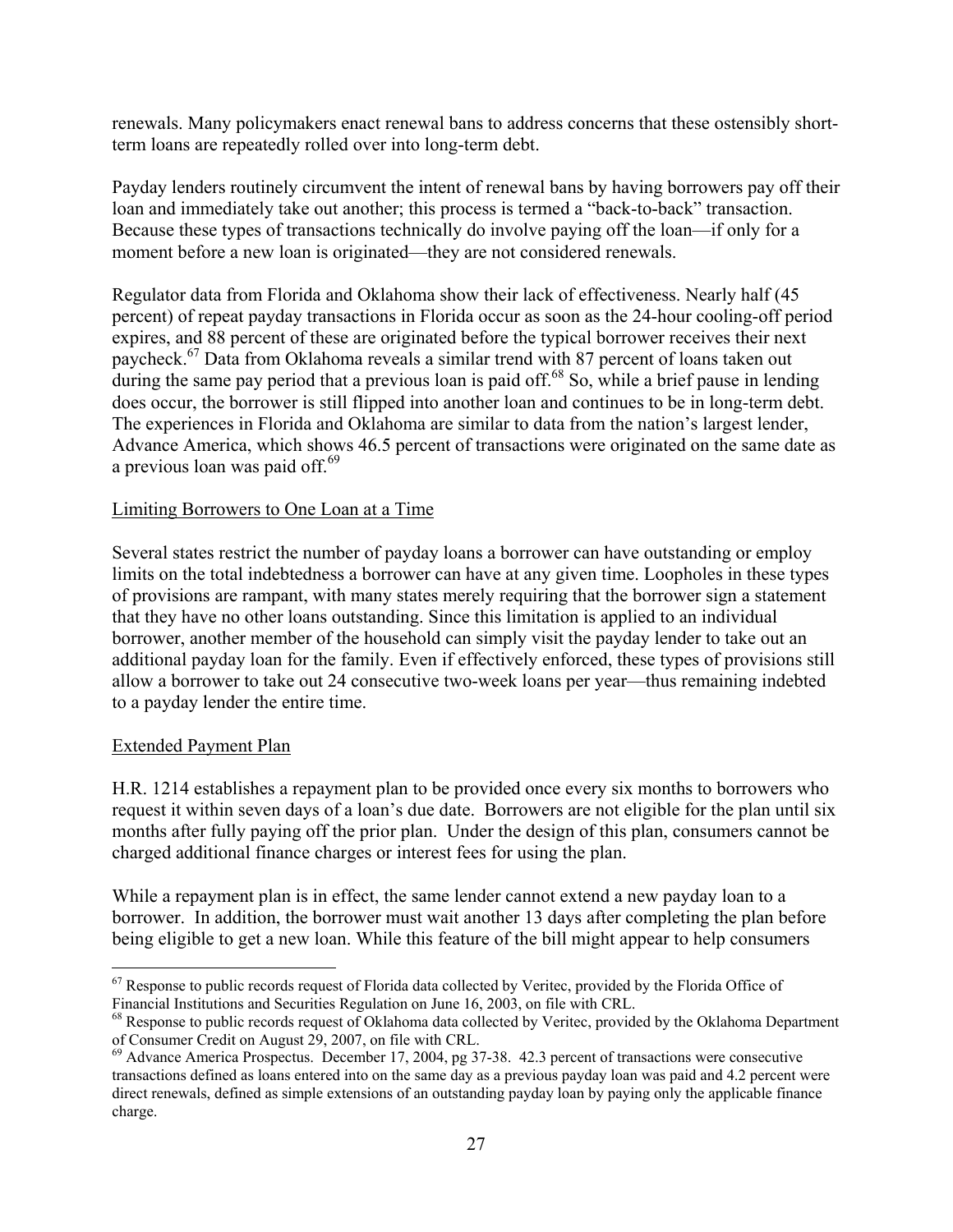trapped in repeat borrowing, experience from the states that have tried repayment plans shows it is not an effective remedial reform.

The availability of an extended payment plan does not make payday lending safe or affordable for borrowers. Regulator data from the states that have attempted this program demonstrates that less than two percent of eligible transactions employ a repayment plan. Payday lenders discourage repayment plan use among borrowers by playing up the fact that a borrower cannot take out another payday loan while they are in a payment plan, nor during the cooling-off period which follows. The table below summarizes payment plan take-up rates in states that have already incorporated this provision into their payday lending regulations.

|                       | % of Eligible<br><b>Transactions</b><br><b>Employing</b><br><b>Payment</b><br><b>Plan/Grace</b><br><b>Period</b> | <b>Payment Plans as %</b><br>of Total<br><b>Transactions</b> |
|-----------------------|------------------------------------------------------------------------------------------------------------------|--------------------------------------------------------------|
| Florida <sup>70</sup> | 0.42%                                                                                                            | 0.42%                                                        |
| Michigan              | 2.42%                                                                                                            | 1.33%                                                        |
| Oklahoma $72$         | 1.84%                                                                                                            | 1.14%                                                        |
| Washington            |                                                                                                                  | 1.20%                                                        |
| State $^{73}$         | Not Available                                                                                                    |                                                              |

Lenders have little incentive to cast these plans in a positive light to borrowers, because they make less money if the borrower enters a payment plan, rather than continuing to take a new loan each pay period. Specifically, one state regulator reports that lenders have tweaked their product

<sup>70</sup> *Florida Trends in Deferred Presentment*, Prepared by Veritec Solutions LLC for the Florida Department of Banking and Finance. (August 2007). Available at http://www.veritecs.com/FL\_trends\_aug\_2007.pdf. Payday borrowers in Florida may request a 60 day grace period the day before their loan is due and must make an appointment with a credit counselor within 7 days.

<sup>&</sup>lt;sup>71</sup> *Michigan Trends in Deferred Presentment*, Prepared by Veritec Solutions LLC for the Michigan Office of Financial and Insurance Services (July 31, 2007). Available at

http://www.michigan.gov/documents/cis/OFIS\_DPST\_REPORT\_204749\_7.pdf. Payday borrowers are eligible for a payment plan in Michigan after eight transactions over a 12 month period. The lender may charge a \$15 set up fee. The borrower can then pay back their debt over three installments. 72 *Oklahoma Trends in Deferred Deposit Lending*, Prepared by Veritec Solutions LLC for the Oklahoma

Department of Consumer Credit. (May 2007). Available at http://www.veritecs.com/OK\_Trends\_05\_2007.pdf.. Payday borrowers may request a payment plan in Oklahoma prior to the due date of their  $3^{rd}$ ,  $4^{th}$ , or  $5^{th}$  consecutive loans. The lender may charge a fee of 10% or \$15, whichever is less. The borrower then pays back their debt over the next four paydays in equal installments and must wait 15 days after paying the loan off before taking out a new payday loan.

<sup>73</sup> Data is based on reporting from 92% of the industry. See *2006 Payday Lending Report*. Washington State Department of Financial Institutions (2007). Available at http://www.dfi.wa.gov/cs/pdf/2006\_payday\_report.pdf. Payday borrowers in Washington State are eligible for a payment plan after taking out four successive loans and before the default of the last loan. Lenders may charge a one-time fee of up to 15 percent of the first \$500 of principal owed and 10% of the remaining principal balance. Borrowers are given at least 60 days to pay back their debt in three or more installment payments.